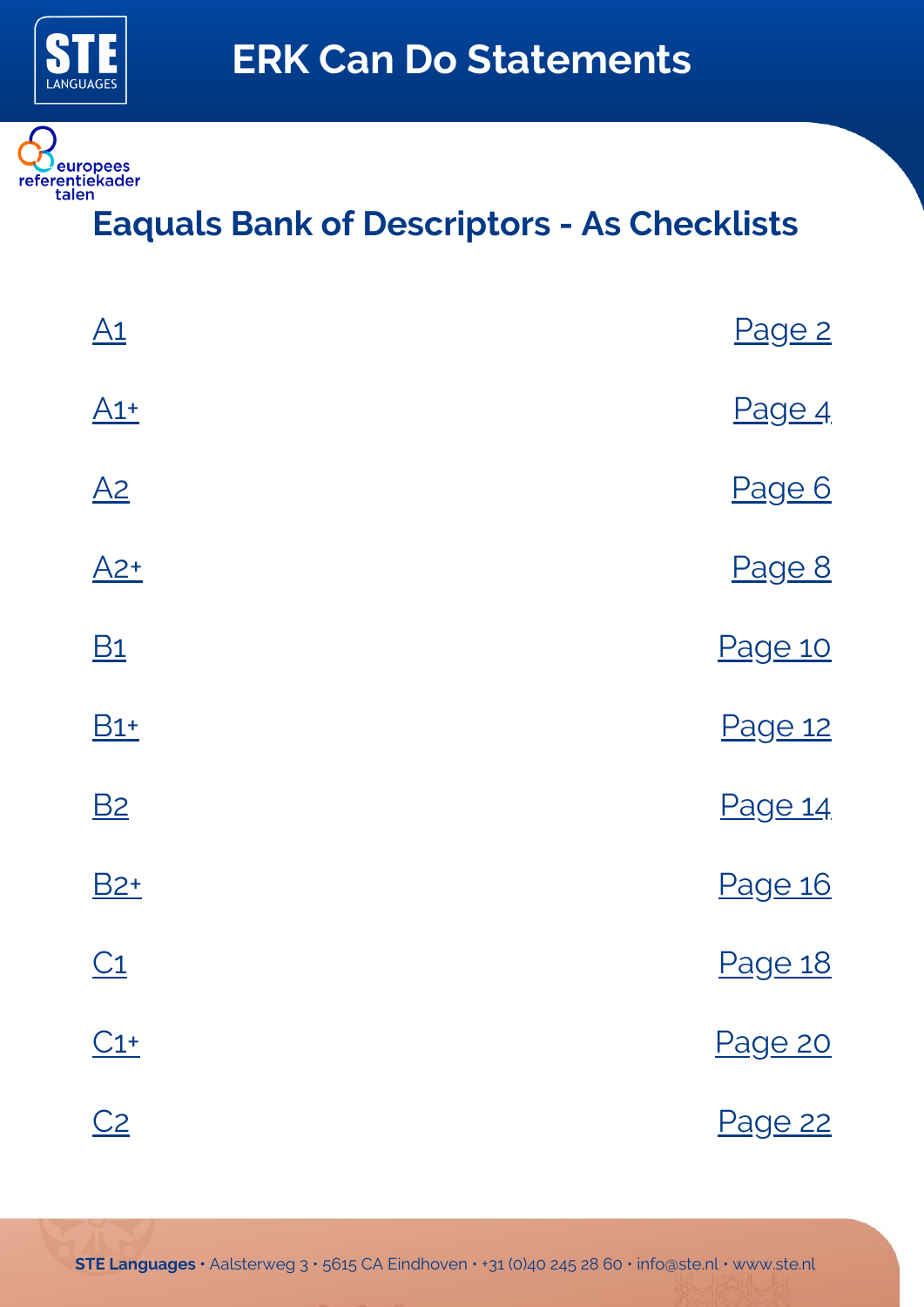<span id="page-1-0"></span>

**A1**  $||\overline{A1+}||\overline{A2}||\overline{A2+}||\overline{B1}||\overline{B1+}||\overline{B2}||\overline{B2+}||\overline{C1}||\overline{C1+}||\overline{C2}$  $||\overline{A1+}||\overline{A2}||\overline{A2+}||\overline{B1}||\overline{B1+}||\overline{B2}||\overline{B2+}||\overline{C1}||\overline{C1+}||\overline{C2}$  $||\overline{A1+}||\overline{A2}||\overline{A2+}||\overline{B1}||\overline{B1+}||\overline{B2}||\overline{B2+}||\overline{C1}||\overline{C1+}||\overline{C2}$  $||\overline{A1+}||\overline{A2}||\overline{A2+}||\overline{B1}||\overline{B1+}||\overline{B2}||\overline{B2+}||\overline{C1}||\overline{C1+}||\overline{C2}$  $||\overline{A1+}||\overline{A2}||\overline{A2+}||\overline{B1}||\overline{B1+}||\overline{B2}||\overline{B2+}||\overline{C1}||\overline{C1+}||\overline{C2}$  $||\overline{A1+}||\overline{A2}||\overline{A2+}||\overline{B1}||\overline{B1+}||\overline{B2}||\overline{B2+}||\overline{C1}||\overline{C1+}||\overline{C2}$  $||\overline{A1+}||\overline{A2}||\overline{A2+}||\overline{B1}||\overline{B1+}||\overline{B2}||\overline{B2+}||\overline{C1}||\overline{C1+}||\overline{C2}$  $||\overline{A1+}||\overline{A2}||\overline{A2+}||\overline{B1}||\overline{B1+}||\overline{B2}||\overline{B2+}||\overline{C1}||\overline{C1+}||\overline{C2}$  $||\overline{A1+}||\overline{A2}||\overline{A2+}||\overline{B1}||\overline{B1+}||\overline{B2}||\overline{B2+}||\overline{C1}||\overline{C1+}||\overline{C2}$  $||\overline{A1+}||\overline{A2}||\overline{A2+}||\overline{B1}||\overline{B1+}||\overline{B2}||\overline{B2+}||\overline{C1}||\overline{C1+}||\overline{C2}$  $||\overline{A1+}||\overline{A2}||\overline{A2+}||\overline{B1}||\overline{B1+}||\overline{B2}||\overline{B2+}||\overline{C1}||\overline{C1+}||\overline{C2}$  $||\overline{A1+}||\overline{A2}||\overline{A2+}||\overline{B1}||\overline{B1+}||\overline{B2}||\overline{B2+}||\overline{C1}||\overline{C1+}||\overline{C2}$  $||\overline{A1+}||\overline{A2}||\overline{A2+}||\overline{B1}||\overline{B1+}||\overline{B2}||\overline{B2+}||\overline{C1}||\overline{C1+}||\overline{C2}$  $||\overline{A1+}||\overline{A2}||\overline{A2+}||\overline{B1}||\overline{B1+}||\overline{B2}||\overline{B2+}||\overline{C1}||\overline{C1+}||\overline{C2}$  $||\overline{A1+}||\overline{A2}||\overline{A2+}||\overline{B1}||\overline{B1+}||\overline{B2}||\overline{B2+}||\overline{C1}||\overline{C1+}||\overline{C2}$  $||\overline{A1+}||\overline{A2}||\overline{A2+}||\overline{B1}||\overline{B1+}||\overline{B2}||\overline{B2+}||\overline{C1}||\overline{C1+}||\overline{C2}$  $||\overline{A1+}||\overline{A2}||\overline{A2+}||\overline{B1}||\overline{B1+}||\overline{B2}||\overline{B2+}||\overline{C1}||\overline{C1+}||\overline{C2}$  $||\overline{A1+}||\overline{A2}||\overline{A2+}||\overline{B1}||\overline{B1+}||\overline{B2}||\overline{B2+}||\overline{C1}||\overline{C1+}||\overline{C2}$  $||\overline{A1+}||\overline{A2}||\overline{A2+}||\overline{B1}||\overline{B1+}||\overline{B2}||\overline{B2+}||\overline{C1}||\overline{C1+}||\overline{C2}$  $||\overline{A1+}||\overline{A2}||\overline{A2+}||\overline{B1}||\overline{B1+}||\overline{B2}||\overline{B2+}||\overline{C1}||\overline{C1+}||\overline{C2}$  $||\overline{A1+}||\overline{A2}||\overline{A2+}||\overline{B1}||\overline{B1+}||\overline{B2}||\overline{B2+}||\overline{C1}||\overline{C1+}||\overline{C2}$ 

europees eferentiekader talen

# **Eaquals Bank of Descriptors - As Checklists**

# **A1**

#### **Listening**

I can understand simple words and phrases, like "excuse me", "sorry", "thank you", etc

I can understand the days of the week and months of the year.

I can understand times and dates.

I can understand numbers and prices.

I can understand basic greetings and leave taking, like "Hello", "good bye", "good morning", etc.

I can understand simple personal questions when people speak slowly and clearly. (e.g. What's your name?", "How old are you?", "What's your address?") When listening to a conversation, I can understand words and short sentences, provided that

people speak very slowly and very clearly. I can recognise my flight number in short, clear and simple messages at international airports.

## **Reading**

I can recognise names, words and phrases I know and use them to understand very simple sentences if there are pictures.

I can understand words and phrases on everyday signs (for example "station", "car park", "no parking", "no smoking", "keep left").

I can understand simple forms well enough to give basic personal details (e.g., name, address, date of birth).

I can understand very simple instructions if they are supported by pictures and if I know this type of instructions.

In everyday situations I can understand simple messages written by friends or colleagues, for example "back at 4 o'clock".

#### **Spoken Interaction**

I can use basic greeting and leave taking expressions.

I can ask how people are.

I can interact in a simple way, asking and answering basic questions, if I can repeat, repair and get help. I can ask and answer (simple personal) questions, like "What's your name?", "How old are you?" if the other person speaks slowly and is very helpful. I can ask people questions about where they live, people they know, things they have, etc. and answer such questions addressed to me provided they are articulated slowly and clearly.

I can buy things in shops where pointing or other gestures can support what I say.

I can use and understand simple numbers in everyday conversations (for example in prices or telephone numbers). I can answer the phone, give my name and answer very simple questions (e.g. "When is Mrs Jones back?").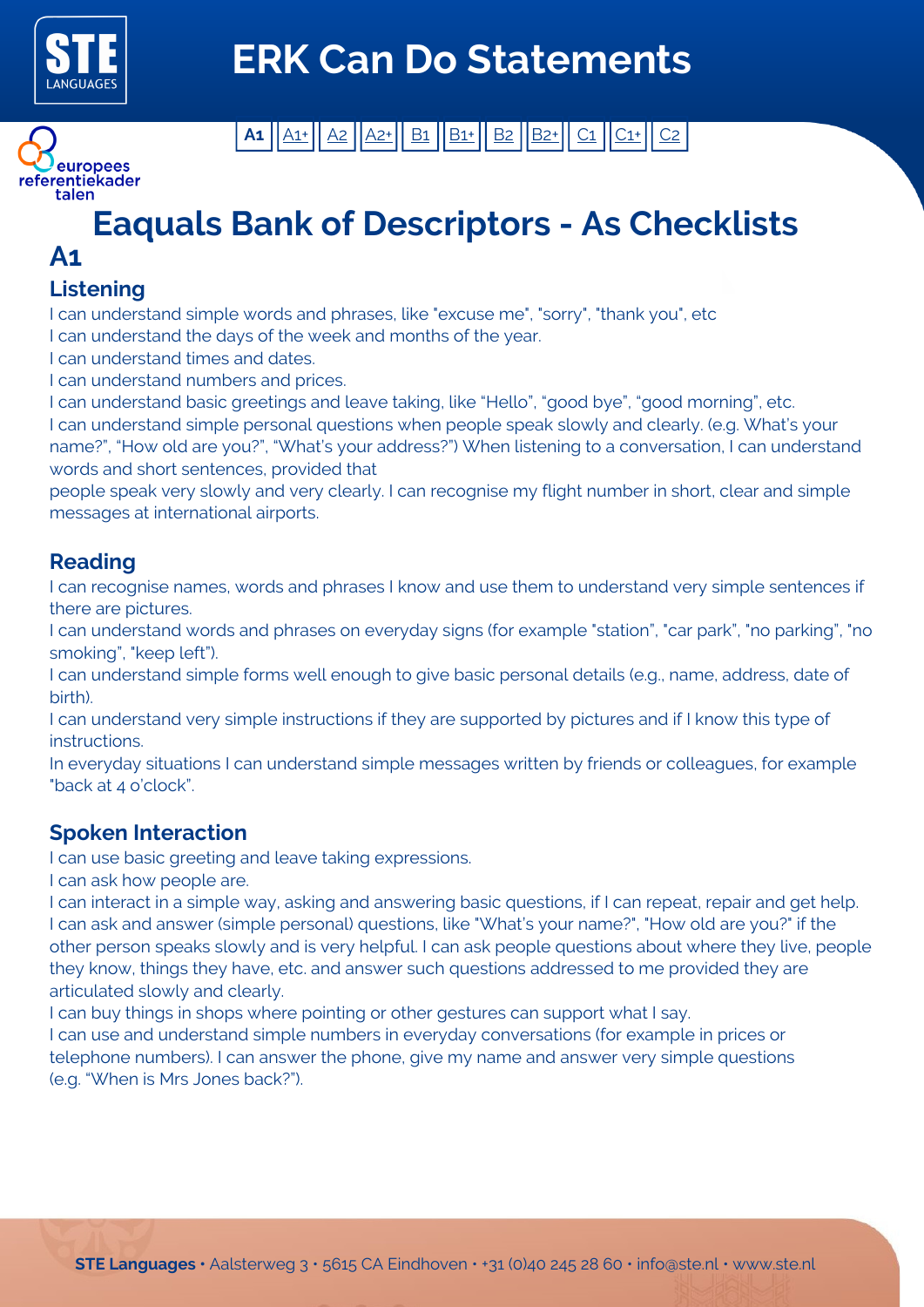

**A1**  $||\overline{A1+}||\overline{A2}||\overline{A2+}||\overline{B1}||\overline{B1+}||\overline{B2}||\overline{B2+}||\overline{C1}||\overline{C1+}||\overline{C2}$  $||\overline{A1+}||\overline{A2}||\overline{A2+}||\overline{B1}||\overline{B1+}||\overline{B2}||\overline{B2+}||\overline{C1}||\overline{C1+}||\overline{C2}$  $||\overline{A1+}||\overline{A2}||\overline{A2+}||\overline{B1}||\overline{B1+}||\overline{B2}||\overline{B2+}||\overline{C1}||\overline{C1+}||\overline{C2}$  $||\overline{A1+}||\overline{A2}||\overline{A2+}||\overline{B1}||\overline{B1+}||\overline{B2}||\overline{B2+}||\overline{C1}||\overline{C1+}||\overline{C2}$  $||\overline{A1+}||\overline{A2}||\overline{A2+}||\overline{B1}||\overline{B1+}||\overline{B2}||\overline{B2+}||\overline{C1}||\overline{C1+}||\overline{C2}$  $||\overline{A1+}||\overline{A2}||\overline{A2+}||\overline{B1}||\overline{B1+}||\overline{B2}||\overline{B2+}||\overline{C1}||\overline{C1+}||\overline{C2}$  $||\overline{A1+}||\overline{A2}||\overline{A2+}||\overline{B1}||\overline{B1+}||\overline{B2}||\overline{B2+}||\overline{C1}||\overline{C1+}||\overline{C2}$  $||\overline{A1+}||\overline{A2}||\overline{A2+}||\overline{B1}||\overline{B1+}||\overline{B2}||\overline{B2+}||\overline{C1}||\overline{C1+}||\overline{C2}$  $||\overline{A1+}||\overline{A2}||\overline{A2+}||\overline{B1}||\overline{B1+}||\overline{B2}||\overline{B2+}||\overline{C1}||\overline{C1+}||\overline{C2}$  $||\overline{A1+}||\overline{A2}||\overline{A2+}||\overline{B1}||\overline{B1+}||\overline{B2}||\overline{B2+}||\overline{C1}||\overline{C1+}||\overline{C2}$  $||\overline{A1+}||\overline{A2}||\overline{A2+}||\overline{B1}||\overline{B1+}||\overline{B2}||\overline{B2+}||\overline{C1}||\overline{C1+}||\overline{C2}$  $||\overline{A1+}||\overline{A2}||\overline{A2+}||\overline{B1}||\overline{B1+}||\overline{B2}||\overline{B2+}||\overline{C1}||\overline{C1+}||\overline{C2}$  $||\overline{A1+}||\overline{A2}||\overline{A2+}||\overline{B1}||\overline{B1+}||\overline{B2}||\overline{B2+}||\overline{C1}||\overline{C1+}||\overline{C2}$  $||\overline{A1+}||\overline{A2}||\overline{A2+}||\overline{B1}||\overline{B1+}||\overline{B2}||\overline{B2+}||\overline{C1}||\overline{C1+}||\overline{C2}$  $||\overline{A1+}||\overline{A2}||\overline{A2+}||\overline{B1}||\overline{B1+}||\overline{B2}||\overline{B2+}||\overline{C1}||\overline{C1+}||\overline{C2}$  $||\overline{A1+}||\overline{A2}||\overline{A2+}||\overline{B1}||\overline{B1+}||\overline{B2}||\overline{B2+}||\overline{C1}||\overline{C1+}||\overline{C2}$  $||\overline{A1+}||\overline{A2}||\overline{A2+}||\overline{B1}||\overline{B1+}||\overline{B2}||\overline{B2+}||\overline{C1}||\overline{C1+}||\overline{C2}$  $||\overline{A1+}||\overline{A2}||\overline{A2+}||\overline{B1}||\overline{B1+}||\overline{B2}||\overline{B2+}||\overline{C1}||\overline{C1+}||\overline{C2}$  $||\overline{A1+}||\overline{A2}||\overline{A2+}||\overline{B1}||\overline{B1+}||\overline{B2}||\overline{B2+}||\overline{C1}||\overline{C1+}||\overline{C2}$  $||\overline{A1+}||\overline{A2}||\overline{A2+}||\overline{B1}||\overline{B1+}||\overline{B2}||\overline{B2+}||\overline{C1}||\overline{C1+}||\overline{C2}$  $||\overline{A1+}||\overline{A2}||\overline{A2+}||\overline{B1}||\overline{B1+}||\overline{B2}||\overline{B2+}||\overline{C1}||\overline{C1+}||\overline{C2}$ 



# **Eaquals Bank of Descriptors - As Checklists**

# **A1**

# **Spoken Production**

I can give personal information (address, telephone number, nationality, age, family, and hobbies). I can very simply describe myself and my family. I can very simply describe where I live.

#### **Written Production**

I can write about myself and where I live, using short, simple phrases. I can understand a hotel registration form well enough to give the most important information about myself (name, surname, date of birth, nationality). I can write a greeting card, for example a birthday card.

## **Strategies**

I can establish contact with people using simple words and phrases and gestures.

I can say when I do not understand.

I can very simply ask somebody to repeat what they said.

# **Quality of Language**

I have a very basic repertoire of words and simple phrases about family and personal details, plus simple everyday situations. I can communicate very basic information about myself and my family in a simple way.

I can join simple phrases with words like "and" or "then".

I can use memorised, short phrases for specific purposes with reasonable accuracy.

I can speak in very short phrases and isolated words.

I can use the simplest everyday polite forms of greetings and farewells; introductions; saying "please", "thank you", "sorry", etc.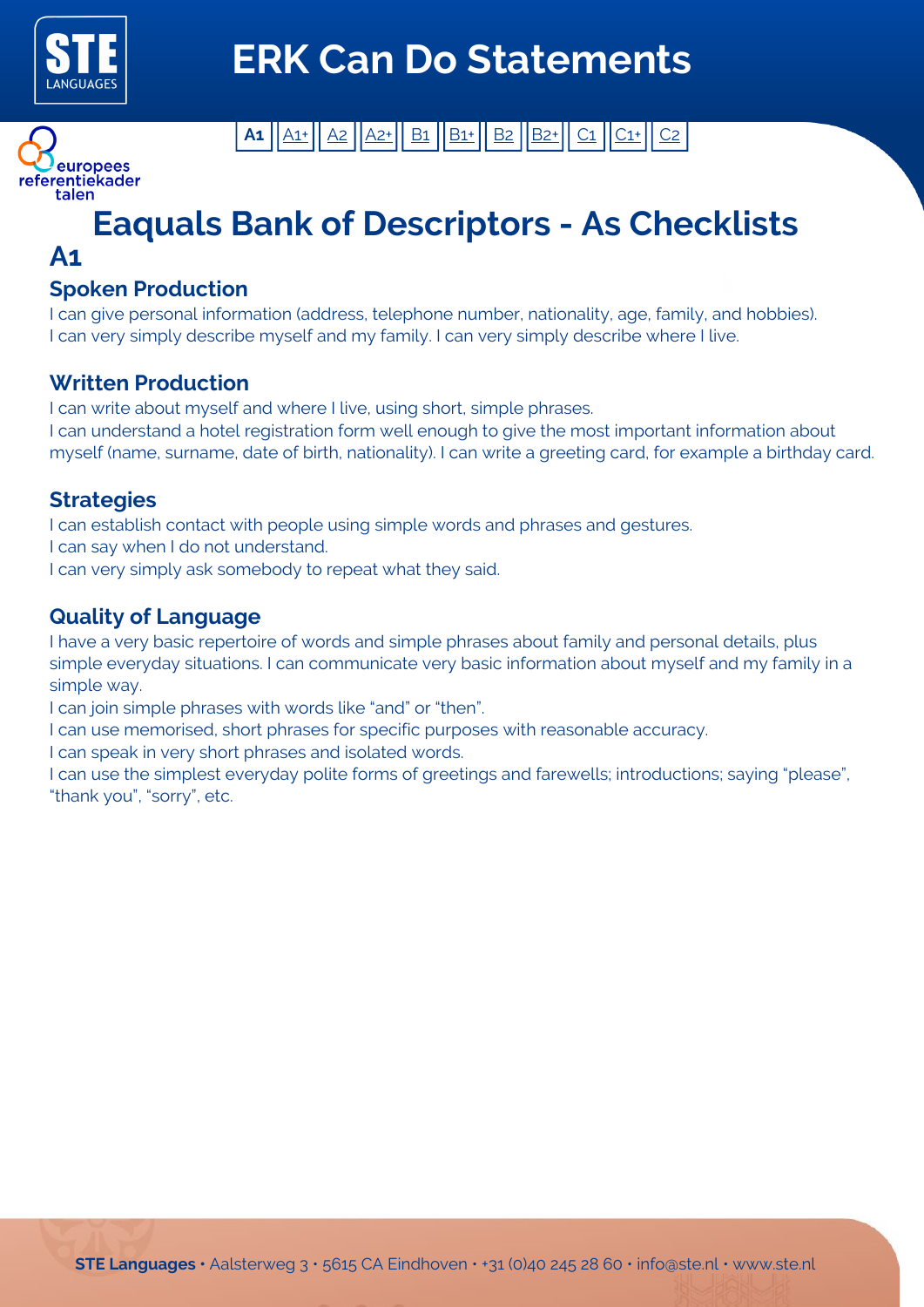<span id="page-3-0"></span>

<u>[A1](#page-1-0)</u>  $\left|\left|\mathbf{A1+}\right|\right|\mathbf{A2}\left|\left|\mathbf{A2+}\right|\right|\mathbf{B1}\left|\left|\mathbf{B1+}\right|\right|\mathbf{B2}\left|\left|\mathbf{B2+}\right|\right|\mathbf{C1}\left|\left|\mathbf{C1+}\right|\right|\mathbf{C2}$  $\left|\left|\mathbf{A1+}\right|\right|\mathbf{A2}\left|\left|\mathbf{A2+}\right|\right|\mathbf{B1}\left|\left|\mathbf{B1+}\right|\right|\mathbf{B2}\left|\left|\mathbf{B2+}\right|\right|\mathbf{C1}\left|\left|\mathbf{C1+}\right|\right|\mathbf{C2}$  $\left|\left|\mathbf{A1+}\right|\right|\mathbf{A2}\left|\left|\mathbf{A2+}\right|\right|\mathbf{B1}\left|\left|\mathbf{B1+}\right|\right|\mathbf{B2}\left|\left|\mathbf{B2+}\right|\right|\mathbf{C1}\left|\left|\mathbf{C1+}\right|\right|\mathbf{C2}$  $\left|\left|\mathbf{A1+}\right|\right|\mathbf{A2}\left|\left|\mathbf{A2+}\right|\right|\mathbf{B1}\left|\left|\mathbf{B1+}\right|\right|\mathbf{B2}\left|\left|\mathbf{B2+}\right|\right|\mathbf{C1}\left|\left|\mathbf{C1+}\right|\right|\mathbf{C2}$  $\left|\left|\mathbf{A1+}\right|\right|\mathbf{A2}\left|\left|\mathbf{A2+}\right|\right|\mathbf{B1}\left|\left|\mathbf{B1+}\right|\right|\mathbf{B2}\left|\left|\mathbf{B2+}\right|\right|\mathbf{C1}\left|\left|\mathbf{C1+}\right|\right|\mathbf{C2}$  $\left|\left|\mathbf{A1+}\right|\right|\mathbf{A2}\left|\left|\mathbf{A2+}\right|\right|\mathbf{B1}\left|\left|\mathbf{B1+}\right|\right|\mathbf{B2}\left|\left|\mathbf{B2+}\right|\right|\mathbf{C1}\left|\left|\mathbf{C1+}\right|\right|\mathbf{C2}$  $\left|\left|\mathbf{A1+}\right|\right|\mathbf{A2}\left|\left|\mathbf{A2+}\right|\right|\mathbf{B1}\left|\left|\mathbf{B1+}\right|\right|\mathbf{B2}\left|\left|\mathbf{B2+}\right|\right|\mathbf{C1}\left|\left|\mathbf{C1+}\right|\right|\mathbf{C2}$  $\left|\left|\mathbf{A1+}\right|\right|\mathbf{A2}\left|\left|\mathbf{A2+}\right|\right|\mathbf{B1}\left|\left|\mathbf{B1+}\right|\right|\mathbf{B2}\left|\left|\mathbf{B2+}\right|\right|\mathbf{C1}\left|\left|\mathbf{C1+}\right|\right|\mathbf{C2}$  $\left|\left|\mathbf{A1+}\right|\right|\mathbf{A2}\left|\left|\mathbf{A2+}\right|\right|\mathbf{B1}\left|\left|\mathbf{B1+}\right|\right|\mathbf{B2}\left|\left|\mathbf{B2+}\right|\right|\mathbf{C1}\left|\left|\mathbf{C1+}\right|\right|\mathbf{C2}$  $\left|\left|\mathbf{A1+}\right|\right|\mathbf{A2}\left|\left|\mathbf{A2+}\right|\right|\mathbf{B1}\left|\left|\mathbf{B1+}\right|\right|\mathbf{B2}\left|\left|\mathbf{B2+}\right|\right|\mathbf{C1}\left|\left|\mathbf{C1+}\right|\right|\mathbf{C2}$  $\left|\left|\mathbf{A1+}\right|\right|\mathbf{A2}\left|\left|\mathbf{A2+}\right|\right|\mathbf{B1}\left|\left|\mathbf{B1+}\right|\right|\mathbf{B2}\left|\left|\mathbf{B2+}\right|\right|\mathbf{C1}\left|\left|\mathbf{C1+}\right|\right|\mathbf{C2}$  $\left|\left|\mathbf{A1+}\right|\right|\mathbf{A2}\left|\left|\mathbf{A2+}\right|\right|\mathbf{B1}\left|\left|\mathbf{B1+}\right|\right|\mathbf{B2}\left|\left|\mathbf{B2+}\right|\right|\mathbf{C1}\left|\left|\mathbf{C1+}\right|\right|\mathbf{C2}$  $\left|\left|\mathbf{A1+}\right|\right|\mathbf{A2}\left|\left|\mathbf{A2+}\right|\right|\mathbf{B1}\left|\left|\mathbf{B1+}\right|\right|\mathbf{B2}\left|\left|\mathbf{B2+}\right|\right|\mathbf{C1}\left|\left|\mathbf{C1+}\right|\right|\mathbf{C2}$  $\left|\left|\mathbf{A1+}\right|\right|\mathbf{A2}\left|\left|\mathbf{A2+}\right|\right|\mathbf{B1}\left|\left|\mathbf{B1+}\right|\right|\mathbf{B2}\left|\left|\mathbf{B2+}\right|\right|\mathbf{C1}\left|\left|\mathbf{C1+}\right|\right|\mathbf{C2}$  $\left|\left|\mathbf{A1+}\right|\right|\mathbf{A2}\left|\left|\mathbf{A2+}\right|\right|\mathbf{B1}\left|\left|\mathbf{B1+}\right|\right|\mathbf{B2}\left|\left|\mathbf{B2+}\right|\right|\mathbf{C1}\left|\left|\mathbf{C1+}\right|\right|\mathbf{C2}$  $\left|\left|\mathbf{A1+}\right|\right|\mathbf{A2}\left|\left|\mathbf{A2+}\right|\right|\mathbf{B1}\left|\left|\mathbf{B1+}\right|\right|\mathbf{B2}\left|\left|\mathbf{B2+}\right|\right|\mathbf{C1}\left|\left|\mathbf{C1+}\right|\right|\mathbf{C2}$  $\left|\left|\mathbf{A1+}\right|\right|\mathbf{A2}\left|\left|\mathbf{A2+}\right|\right|\mathbf{B1}\left|\left|\mathbf{B1+}\right|\right|\mathbf{B2}\left|\left|\mathbf{B2+}\right|\right|\mathbf{C1}\left|\left|\mathbf{C1+}\right|\right|\mathbf{C2}$  $\left|\left|\mathbf{A1+}\right|\right|\mathbf{A2}\left|\left|\mathbf{A2+}\right|\right|\mathbf{B1}\left|\left|\mathbf{B1+}\right|\right|\mathbf{B2}\left|\left|\mathbf{B2+}\right|\right|\mathbf{C1}\left|\left|\mathbf{C1+}\right|\right|\mathbf{C2}$  $\left|\left|\mathbf{A1+}\right|\right|\mathbf{A2}\left|\left|\mathbf{A2+}\right|\right|\mathbf{B1}\left|\left|\mathbf{B1+}\right|\right|\mathbf{B2}\left|\left|\mathbf{B2+}\right|\right|\mathbf{C1}\left|\left|\mathbf{C1+}\right|\right|\mathbf{C2}$ 

europees referentiekader talen

# **Eaquals Bank of Descriptors - As Checklists**

# **A1+**

## **Listening**

I can understand people if they speak very slowly and clearly about simple everyday topics. I can understand people describing objects and possessions (e.g. colour and size).

I can understand simple questions and instructions addressed carefully and slowly to me.

In a shop I can understand the price of an article, if the salesperson helps me understand.

I can understand when people are talking about themselves and their families if they speak very slowly and clearly, using simple words.

I can understand figures and times given in clear announcements, for example at a railway station. I can understand simple directions how to get from X to Y, on foot or by public transport, provided that people speak very slowly and very clearly.

## **Reading**

I can very slowly read very short, simple texts by understanding familiar names, words and basic phrases.

I can find basic information in posters, adverts or catalogues.

I can understand information about people (place of residence, age, etc.) in a text if there is visual support.

I can follow short simple written directions (e.g. how to go from X to Y).

I can understand short simple greetings and messages e.g. on birthday cards, party invitations or in SMS phone messages.

# **Spoken Interaction**

I can ask how people are and react to news.

I can ask and answer simple questions and respond to simple statements on very familiar topics (e.g., family, student life), if I can get help.

I can describe clothes or other familiar objects and I can ask about them.

I can indicate time by such phrases as "next week", "last Friday", "in November", "three o' clock".

I can ask where to find a book or other familiar objects and can also answer such questions.

I can ask simply for directions ("Where is the bank?").

I can ask people for things and give people things.

I can understand simple phone messages, e.g. 'We're arriving tomorrow at half past four'.

On the phone I can provide basic, prepared information, e.g. my name, address, telephone number, my request.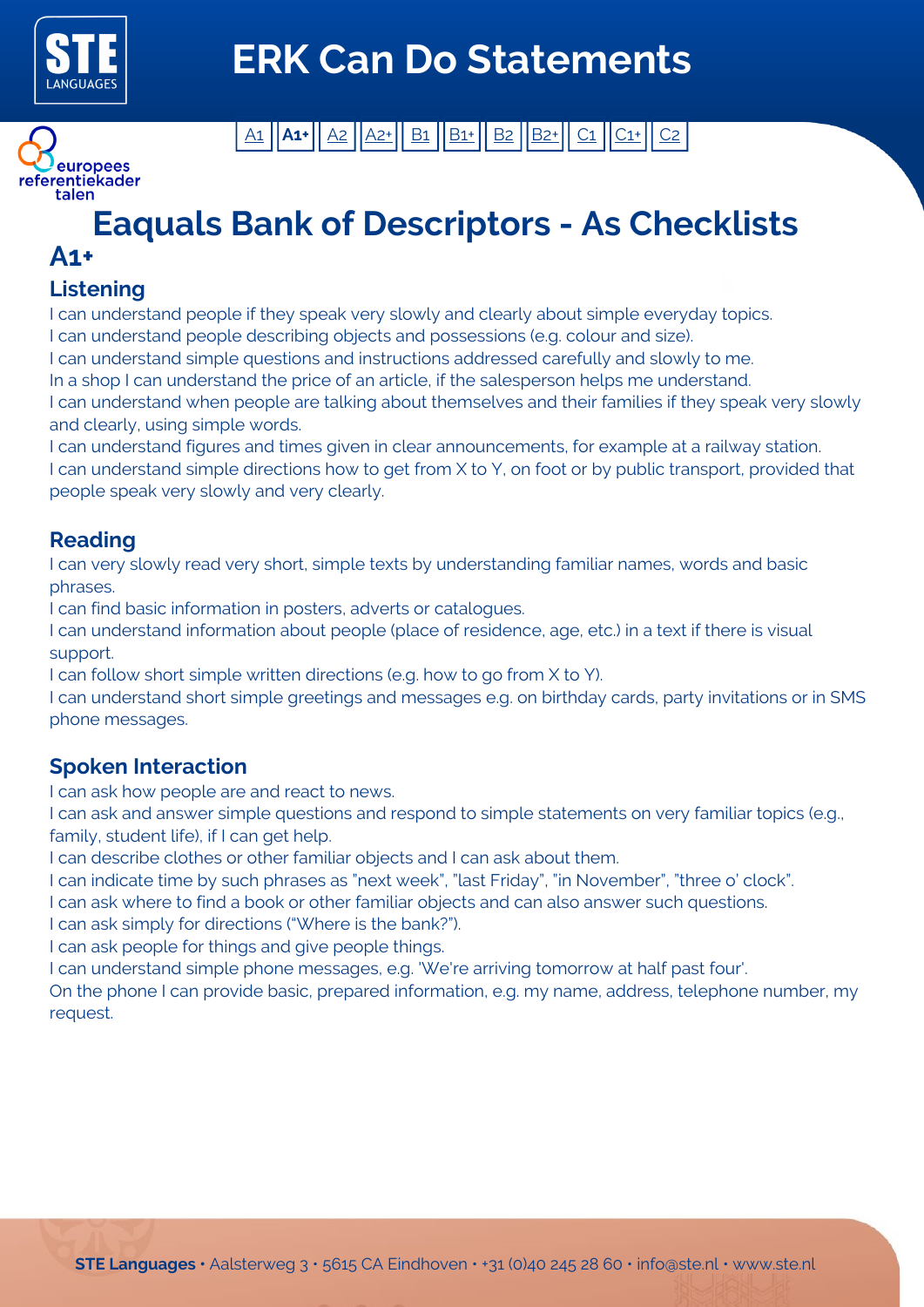

[A1](#page-1-0) **A1+** [A2](#page-5-0) [A2+](#page-7-0) [B1](#page-9-0) [B1+](#page-11-0) [B2](#page-13-0) [B2+](#page-15-0) [C1](#page-17-0) [C1+](#page-19-0) [C2](#page-21-0)



# **Eaquals Bank of Descriptors - As Checklists**

# **A1+**

#### **Spoken Production**

I can introduce myself, for example say my name, where I come from and what I do. I can describe my family simply, for example who the members of my family are, how old they are and what they do.

I can describe where I live.

I can describe what I like and what I don't like (for example with regard to sports, music, school, colours). I can use simple words to describe something, (for example its size, shape or colour).

I can describe what I can do and can't do and what other people or animals can or can't do.

#### **Written Production**

I can write simple sentences about myself, for example where I live and what I do.

I can complete a questionnaire with my personal details.

I can write a simple postcard (for example where I am, how the weather is and my feelings about my holiday).

#### **Strategies**

I can write a simple postcard (for example where I am, how the weather is and my feelings about my holiday).

I can very simply ask somebody to repeat what they said more slowly.

When I don't know a word I can invite help with gesture.

#### **Quality of Language**

I have a basic repertoire of phrases to talk about myself and communicate in common everyday situations.

I can communicate limited information about myself, my family and my job in a simple and direct exchange.

I can join phrases with words like "and" "but", or "because" "then".

I can use correctly some simple structures that I have memorized.

I can speak slowly in a series of very short phrases, stopping and starting as I try and say different words. I can greet people, ask for things and say goodbye correctly.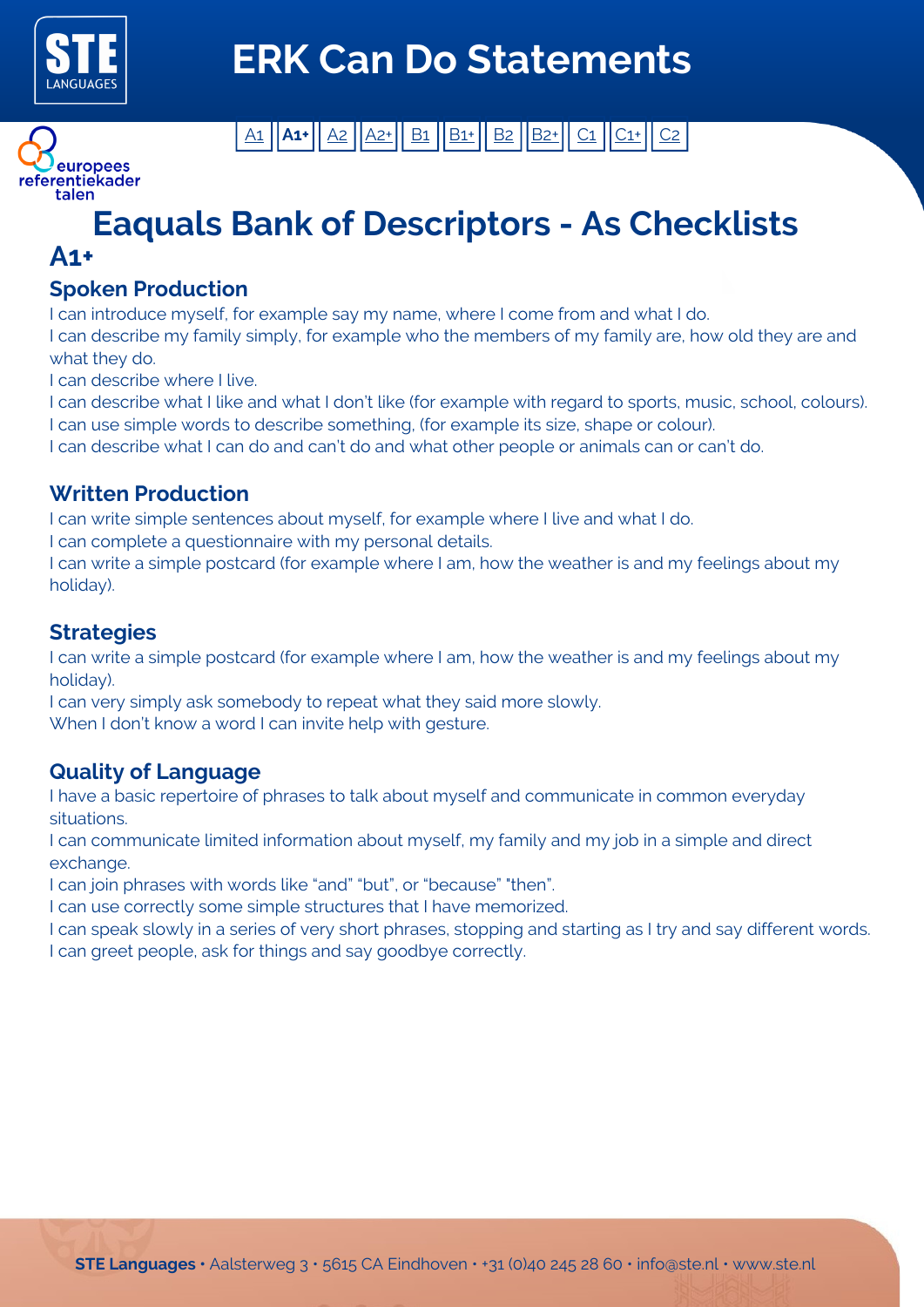<span id="page-5-0"></span>

<u>[A1](#page-1-0) ||[A1+](#page-3-0)|| **A2** ||[A2+](#page-7-0)|| [B1](#page-9-0) ||[B1+](#page-11-0)|| [B2](#page-13-0) ||[B2+](#page-15-0)|| [C1](#page-17-0) ||[C1+](#page-19-0)|| [C2](#page-21-0)</u>

#### europees eferentiekader talen

# **A2 Eaquals Bank of Descriptors - As Checklists**

# **Listening**

I can understand simple information and questions about family, people, homes, work and hobbies. I can understand what people say to me in simple, everyday conversation, if they speak clearly and slowly and give me help.

I can understand short conversations about family, hobbies and daily life, provided that people speak slowly and clearly.

I can follow changes of topic in TV news reports and understand the main information.

I can understand short, clear and simple messages at the airport, railway station etc. For example: "The train to London leaves at 4:30".

I can understand the main information in announcements if people talk very clearly. For example: weather reports, etc.

## **Reading**

I can understand short, simple texts containing familiar vocabulary including international words. I can find the most important information in advertisements, information leaflets, webpages, catalogues, timetables etc.

I can understand the main points in short, simple news items and descriptions if I already know something about the subject. For

example: news about sport or famous people.

I can understand clear instructions. For example: how to use a telephone, a cash machine or a drinks machine.

I can understand the man points in short, simple, everyday stories, especially if there is visual support. I can understand short simple messages from friends. For example: e-mails, web chats, postcards or short letters.

#### **Spoken Interaction**

I can ask people how they feel in different situations. For example: "Are you hungry?" or "Are you ok?" and say how I feel.

I can ask and answer simple questions about home and country, work and free time, likes, and dislikes. I can ask and answer simple questions about a past event. For example the time and place of a party, who was at the party and what happened there.

I can make and accept invitations, or refuse invitations politely.

I can make and accept apologies.

I can discuss plans with other people. For example: what to do, where to go and when to meet. I can ask for and give directions using a map or plan.

I can communicate in everyday situations, for example: ordering food and drink, shopping or using post offices and banks.

I can use buses, trains and taxis ask for basic information about travel and buy tickets.

I can use standard phrases to answer the phone, exchange simple information, and have a short telephone conversation with someone I know. For example to arrange to meet them.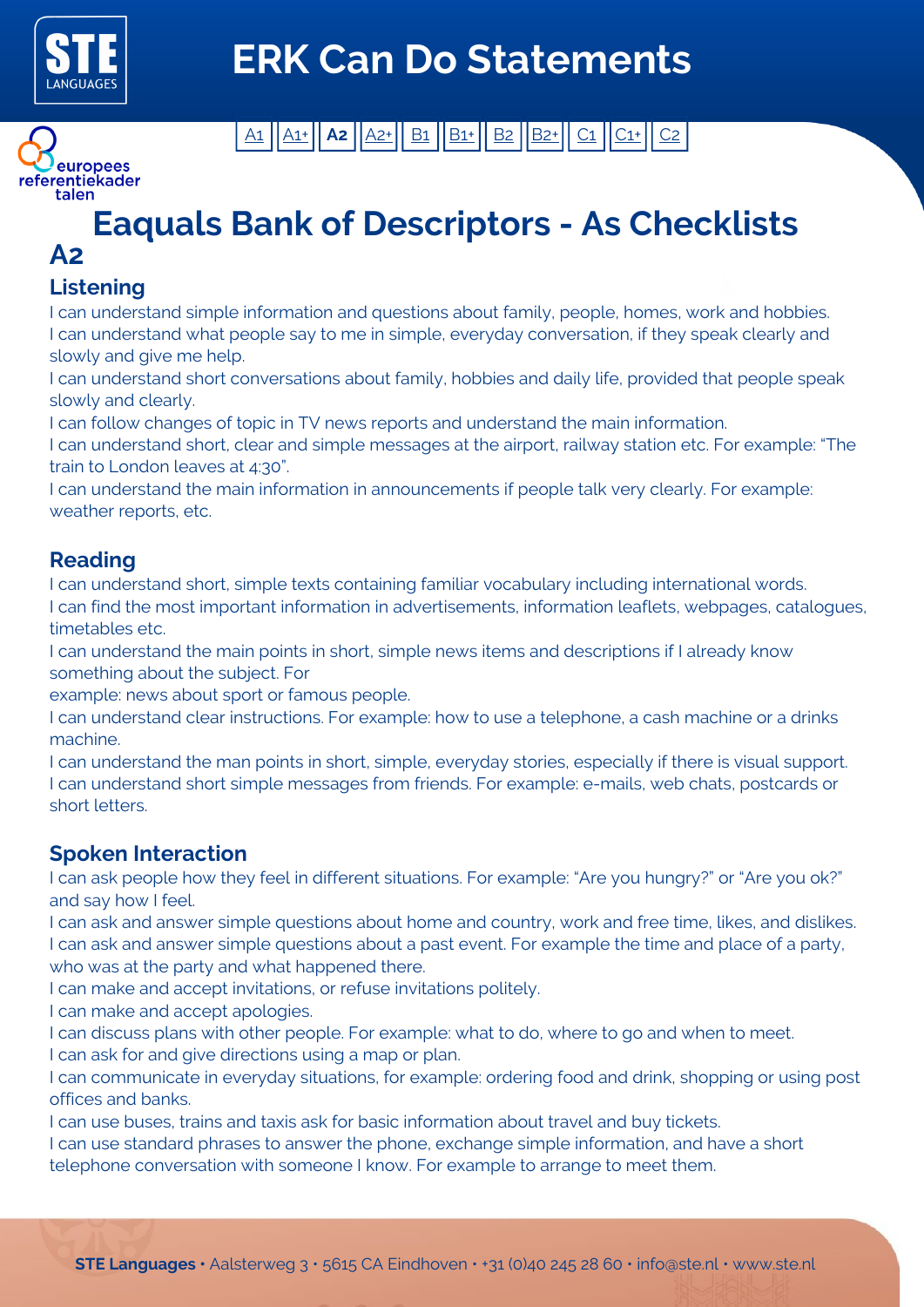

# **ERK Can Do Statements**

<u>[A1](#page-1-0) ||[A1+](#page-3-0)|| **A2** ||[A2+](#page-7-0)|| [B1](#page-9-0) ||[B1+](#page-11-0)|| [B2](#page-13-0) ||[B2+](#page-15-0)|| [C1](#page-17-0) ||[C1+](#page-19-0)|| [C2](#page-21-0)</u>

europees eferentiekader talen

# **A2 Eaquals Bank of Descriptors - As Checklists**

# **Spoken Production**

I can describe myself, my family and other people.

I can describe my education, my present or last job.

I can describe my hobbies and interests.

I can describe my home and where I live.

I can describe what I did at the weekend or on my last holiday.

I can talk about my plans for the weekend or on my next holiday.

I can explain why I like or dislike something.

If I have time to prepare, I can give basic information about something I know well, for example: a country, a sports team, a band, etc.

#### **Written Production**

I can write about myself using simple language. For example: information about my family, school, job, hobbies, etc.

I can write about things and people I know well using simple language. For example: descriptions of friends, what happened during the day.

I can complete a questionnaire with information about my educational background, my job, my interests and my skills.

I can write a simple message, for example to make or change an invitation or an appointment to meet. I can write a short message to friends to give them personal news or to ask them a question. For example: a text message or a postcard.

#### **Strategies**

I can start a conversation.

I can say what exactly I don't understand and ask simply for clarification.

When I can't think of a word in a shop, I can point to something and ask for help.

I can check written sentences to look for mistakes (e.g. subject-verb agreement; pronoun and article agreement).

#### **Quality of Language**

I have enough vocabulary to communicate in simple everyday situations.

I can communicate what I want to say in a simple and direct exchange of limited information; in other situations I generally have to compromise the message.

I can link ideas with simple connectors. For example: "and", "but" and "because".

I can use correctly simple phrases I have learnt for specific situations, but I often make basic mistakes – for example mixing up tenses and forgetting to use the right endings.

I can make myself understood with short, simple phrases, but I often need to stop, try with different words – or repeat more clearly what I said.

I can talk to people politely in short social exchanges, using everyday forms of greeting and address.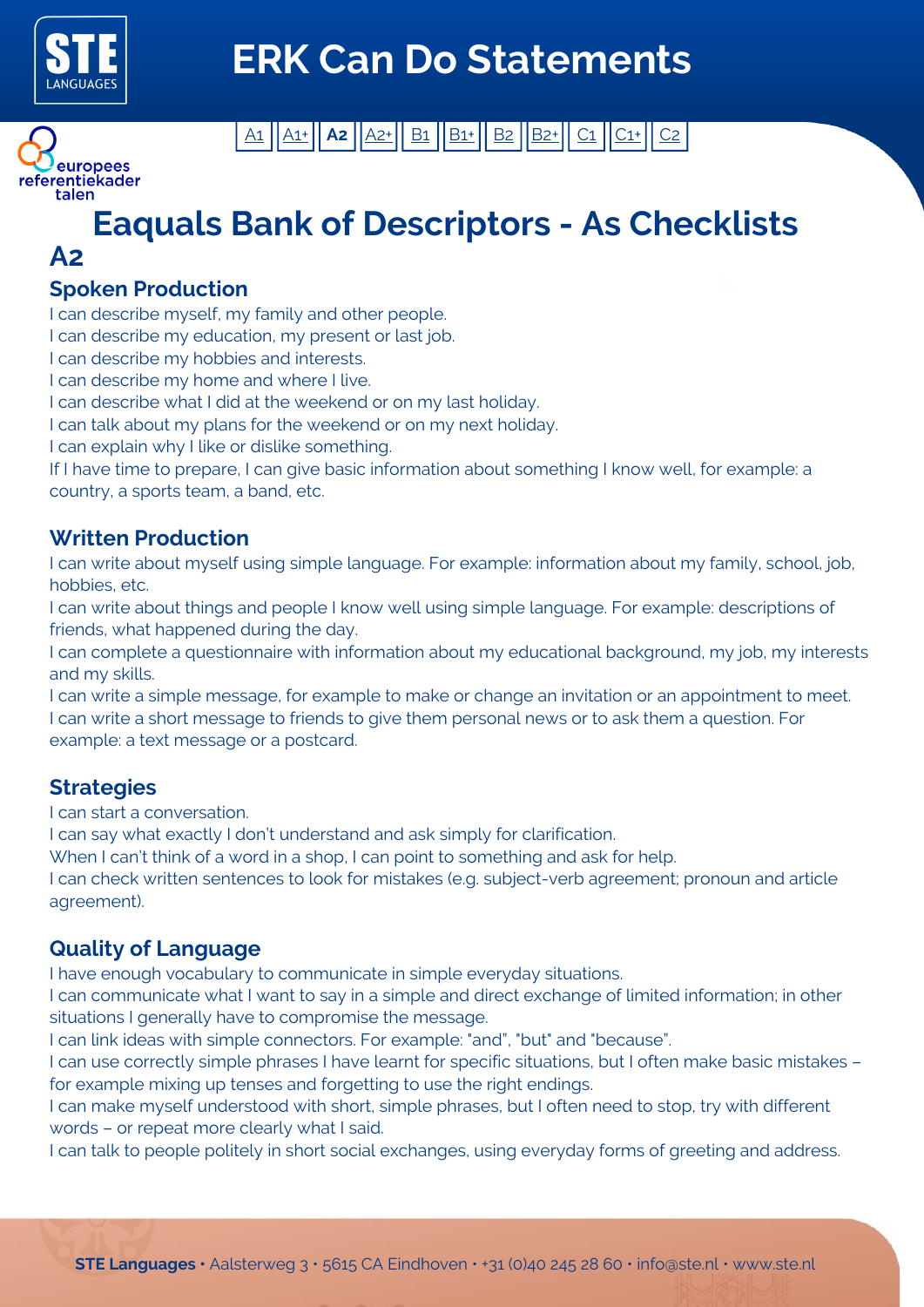<span id="page-7-0"></span>

<u>[A1](#page-1-0) || [A1+](#page-3-0) || [A2](#page-5-0) || **A2+** || [B1](#page-9-0)</u> || <u>[B1+](#page-11-0) || [B2](#page-13-0) || [B2+](#page-15-0)|| [C1](#page-17-0) || [C1+](#page-19-0)|| [C2](#page-21-0)</u>

europees eferentiekader talen

# **A2+ Eaquals Bank of Descriptors - As Checklists**

## **Listening**

I can understand enough of what people say to be able to meet immediate needs, provided people speak slowly and clearly.

I can understand when people talk to me about everyday things, as long as I can ask for help.

I can generally identify changes in the topic of discussion around me which is conducted slowly and clearly.

I can understand short, simple stories when told clearly and slowly.

I can follow the main points of TV news, if people talk slowly and clearly, if I am familiar with the subject and if the TV pictures help me to understand the story.

I can understand the main point in short, clear, simple messages, announcements and instructions (e.g. airport gate changes).

#### **Reading**

I can understand short, simple texts on familiar subjects, which consist of high-frequency, everyday or job-related language.

I can use telephone directories and other reference books to find what I want and understand the most important pieces of information, for example price, size (apartments), power (cars, computers). I can understand the main points in short newspaper / magazine stories, especially when they are illustrated.

I can understand instructions expressed in simple language (for example public telephones, public transport ticket machines, safety information, directions).

I can understand short everyday stories about familiar subjects if the text is written in simple language. I can understand simple texts, emails and letters from friends or colleagues, for example saying when we should meet for lunch/dinner or asking me to be at work early.

#### **Spoken Interaction**

I can have short conversations with friends and ask and answer simple questions about familiar topics (e.g., weather, hobbies, pets, music, sport). I can ask and answer simple questions about things in the past. (e.g., yesterday, last week, last year)

I can ask for and give opinions, agree and disagree, in a simple way.

I can discuss different things to do, places to go, etc.

I can give and follow simple directions and instructions, e.g. explain how to get somewhere.

I can handle most everyday situations, e.g. shopping, eating out and checking travel times.

I can get simple information about travel, buying tickets and finding out and passing on information on places, times, costs, etc.

I can ring friends to exchange news, discuss plans and arrange to meet.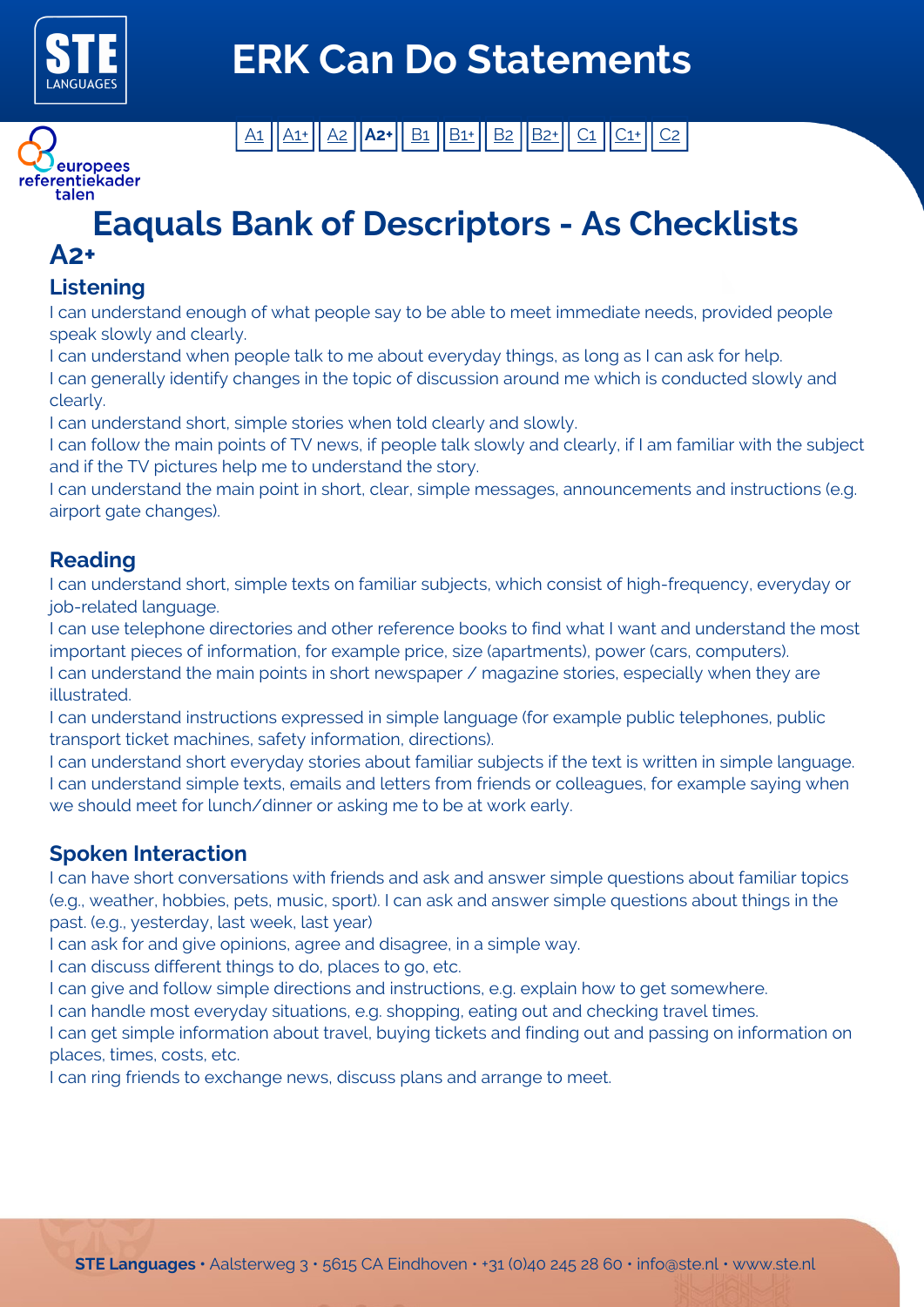

<u>[A1](#page-1-0) || [A1+](#page-3-0) || [A2](#page-5-0)</u> || **A2+** || <u>[B1](#page-9-0)</u> || <u>[B1+](#page-11-0) || [B2](#page-13-0) || [B2+](#page-15-0) || [C1](#page-17-0) || [C1+](#page-19-0) || [C2](#page-21-0)</u>



# **Eaquals Bank of Descriptors - As Checklists**

# **A2+**

## **Spoken Production**

I can describe places I like (for example towns, holiday resorts).

I can say what I usually do at home, at work, in my free time.

I can describe plans, arrangements and alternatives.

I can describe past activities, events and personal experiences (e.g., what I did at the weekend, on holiday).

I can describe a job or a study experience.

If I have time to prepare, I can briefly explain and give reasons for my actions and plans.

I can briefly present a country, a sports team, a band, etc. to listeners.

I can summarise simple stories I have read, relying on the language used in the story.

#### **Written Production**

I can write about my everyday life in simple sentences (people, places, job, school, family, hobbies, etc.). I can write very short, basic descriptions of past activities, and personal experiences, for example a recent holiday.

I can write a short description of an event.

I can complete a simple questionnaire or standardized report form using short sentences.

I can write messages, short letters and emails making arrangements or giving reasons for changing them.

I can write short letters or e-mails, telling about everyday things to people I know well.

#### **Strategies**

I can start, maintain, or end a short conversation in a simple way.

I can ask somebody to repeat what they said in a simpler way.

When I can't think of a word, I can use a "wrong" or simpler word and ask for help.

I can often correct basic mistakes in simple structures I have learnt, if I have time and a little help.

#### **Quality of Language**

I know enough vocabulary for familiar everyday situations and topics, but I need to search for the words and sometimes must simplify what I say.

I can generally communicate the main points of what I want to say, though I sometimes have to simplify it.

I can use the most important connecting words to tell a story (for example, "first", "then", "after", "later"). I can use some simple structures correctly in common everyday situations.

I can participate in a longer conversation about familiar topics, but I often need to stop and think or start again in a different way.

I can socialise simply but effectively using the simplest common expressions and routines.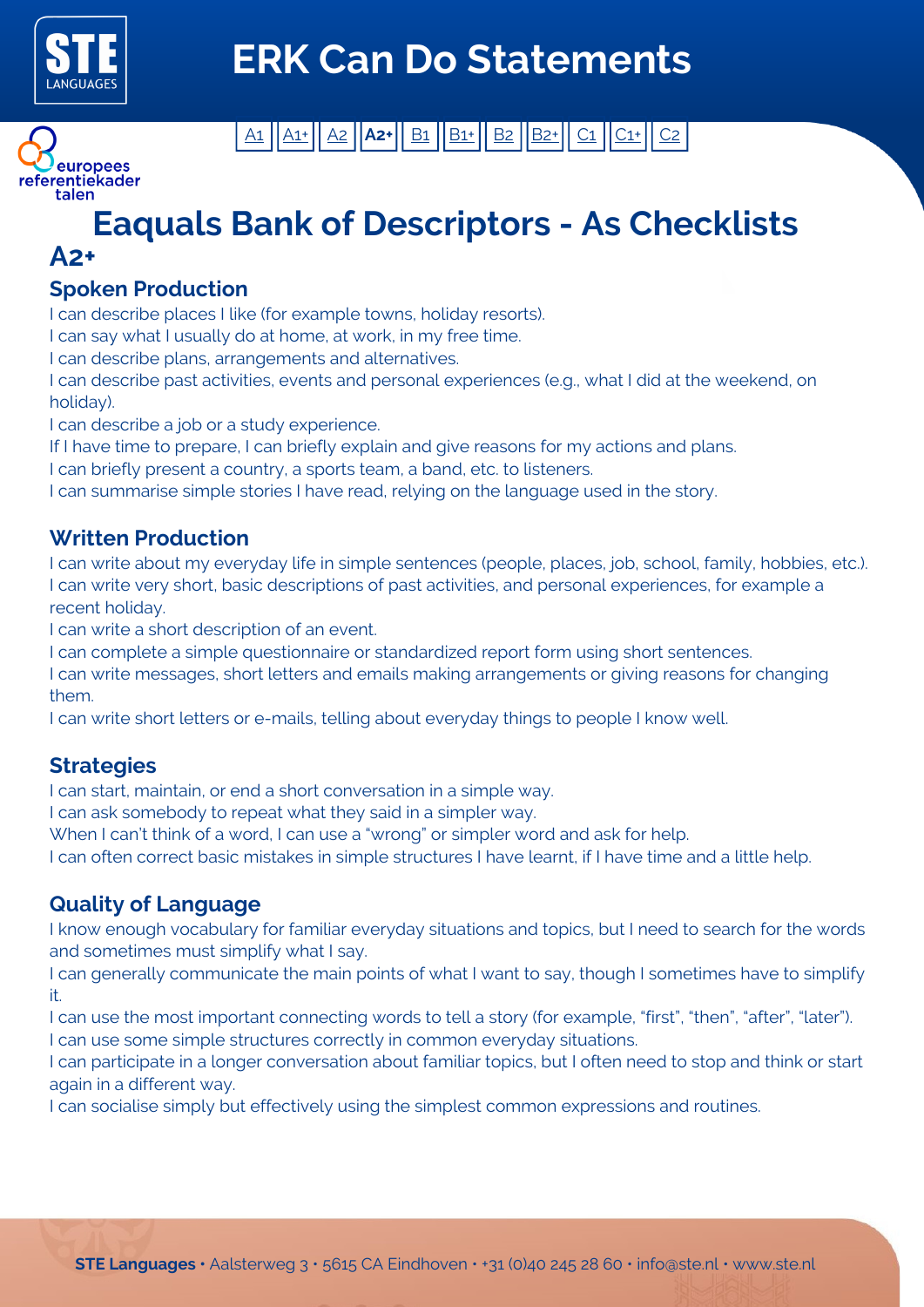<span id="page-9-0"></span>

<u>[A1](#page-1-0) || [A1+](#page-3-0) || [A2](#page-5-0) || [A2+](#page-7-0) || **B1** || [B1+](#page-10-0) || [B2](#page-13-0) || [B2+](#page-15-0) || [C1](#page-17-0) || [C1+](#page-19-0) || [C2](#page-21-0)</u>

## europees referentiekader talen

# **B1 Eaquals Bank of Descriptors - As Checklists**

# **Listening**

I can understand the main points of clear standard speech on familiar, everyday subjects, provided there is an opportunity to get repetition or clarification sometimes.

I can understand what is said to me in everyday conversations, but I sometimes need help in clarifying particular details.

I can understand the main points of discussion on familiar topics in everyday situations when people speak clearly, but I sometimes need help in understanding details.

I can follow clearly spoken, straightforward short talks on familiar topics.

I can understand the main points in TV programmes on familiar topics when the delivery is relatively slow and clear. I can understand simple technical information, such as operating instructions for familiar types of equipment.

# **Reading**

I can understand the main points in straightforward factual texts on subjects of personal or professional interest well enough to talk about them afterwards.

I can find and understand the information I need in brochures, leaflets and other short texts relating to my interests.

I can understand the main points in short newspaper and magazine articles about current and familiar topics.

I can follow simple instructions, for example for a game, using familiar types of equipment or cooking a meal.

I can understand simplified versions of novels, and follow the story line in short stories with a clear structure, with some effort and regular use of a dictionary.

I can understand private letters about events, feelings and wishes well enough to write back.

# **Spoken Interaction**

I can start, maintain and close simple face-to-face conversation on topics that are familiar or of personal interest.

I can express and respond to feelings and attitudes like surprise, happiness, sadness, interest and disinterest.

I can give or seek personal opinions in an informal discussion with friends, agreeing and disagreeing politely.

I can help to solve practical problems, saying what I think and asking others what they think.

I can find out and pass on uncomplicated factual information.

I can ask for and follow detailed directions.

I can manage unexpected things that could happen on holiday, e.g. needing a dentist or getting a bike repaired.

I can make arrangements on the telephone or in person, e.g. booking flights, hotels, rental cars, restaurants, cinemas, etc.

I can have simple telephone conversations with people I know.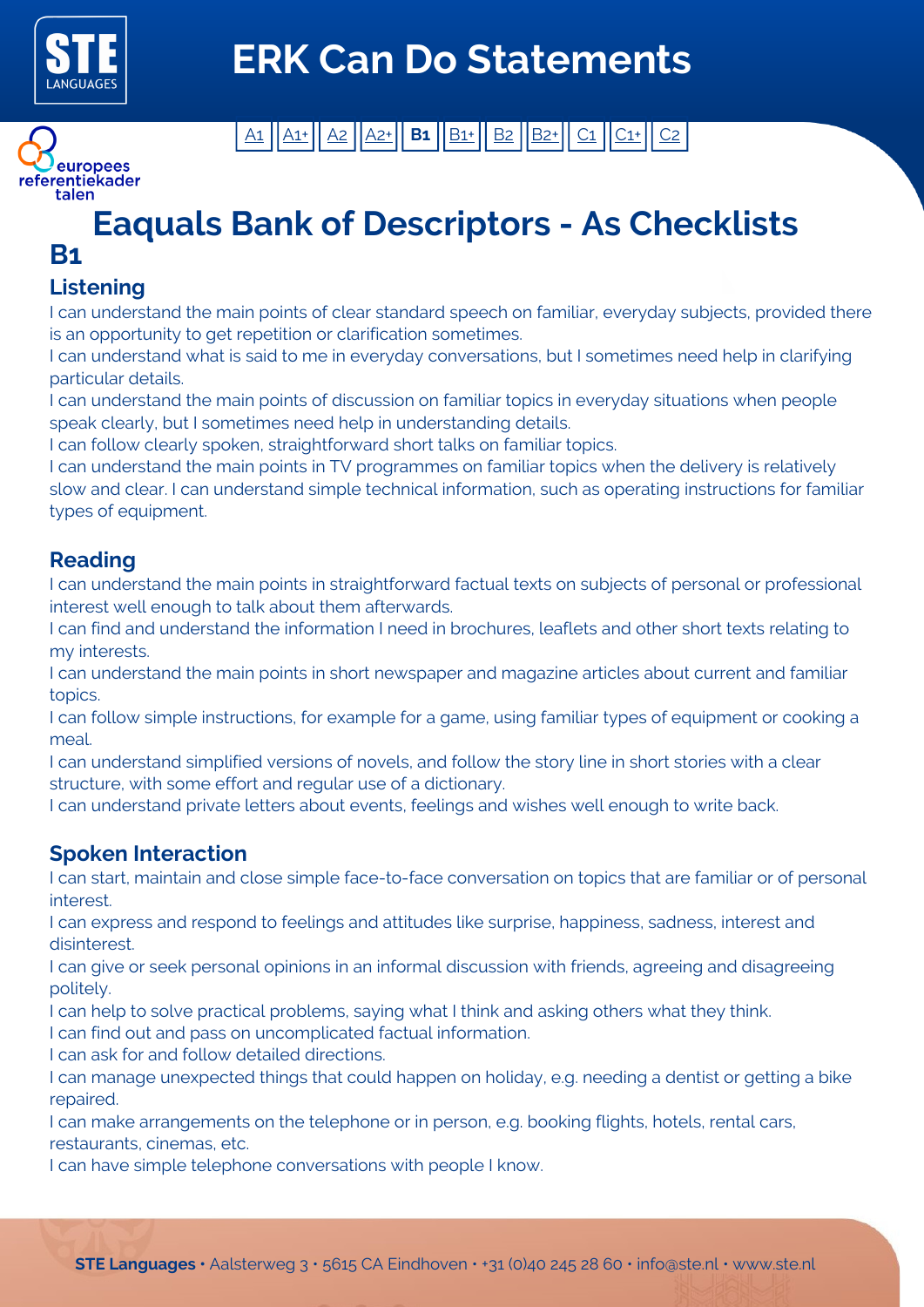<span id="page-10-0"></span>

eferentiekader talen

# **ERK Can Do Statements**

<u>[A1](#page-1-0) || [A1+](#page-3-0) || [A2](#page-5-0) || [A2+](#page-7-0) || **B1** || [B1+](#page-11-0) || [B2](#page-13-0) || [B2+](#page-15-0) || [C1](#page-17-0) || [C1+](#page-19-0) || [C2](#page-21-0)</u> europees

# **Eaquals Bank of Descriptors - As Checklists**

# **B1**

## **Spoken Production**

I can give descriptions on a variety of familiar subjects related to my interests.

I can talk in detail about my experiences, feelings and reactions.

I can briefly explain and justify my opinions.

I can give a short prepared presentation on a very familiar area (e.g. "My country") and answer clear questions.

I can relate the main content of short texts I have read.

#### **Written Production**

I can I can relate the main content of short texts I have read.

I can write simple texts about experiences or events, for example about a trip, describing my feelings and reactions.

Working to a standard format, I can write very brief reports which pass on routine factual information on matters relating to my field.

I can write emails, faxes or text messages to friends or colleagues, relating news and giving or asking for simple information.

I can write a short formal letter asking for or giving simple information.

#### **Strategies**

I can ask someone to clarify or elaborate what they have just said.

I can repeat back part of what someone has said to confirm that we understand each other.

When I can't think of a word, I can use a word meaning something similar and invite "correction" from the person I am talking to.

I can ask for confirmation that a form is correct and correct some basic mistakes if I have time to do so.

#### **Quality of Language**

I know enough vocabulary to talk about my family, hobbies and interests, work, travel, news and current events.

When I explain something, I can make the other person understand the points that are most important to me.

I can link a series of short phrases into a connected, sequence of points.

I can express myself reasonably accurately in familiar, predictable situations.

I can keep a conversation going, but sometimes have to pause to plan and correct what I am saying.

I can use simple expressions politely in a neutral way in everyday situations.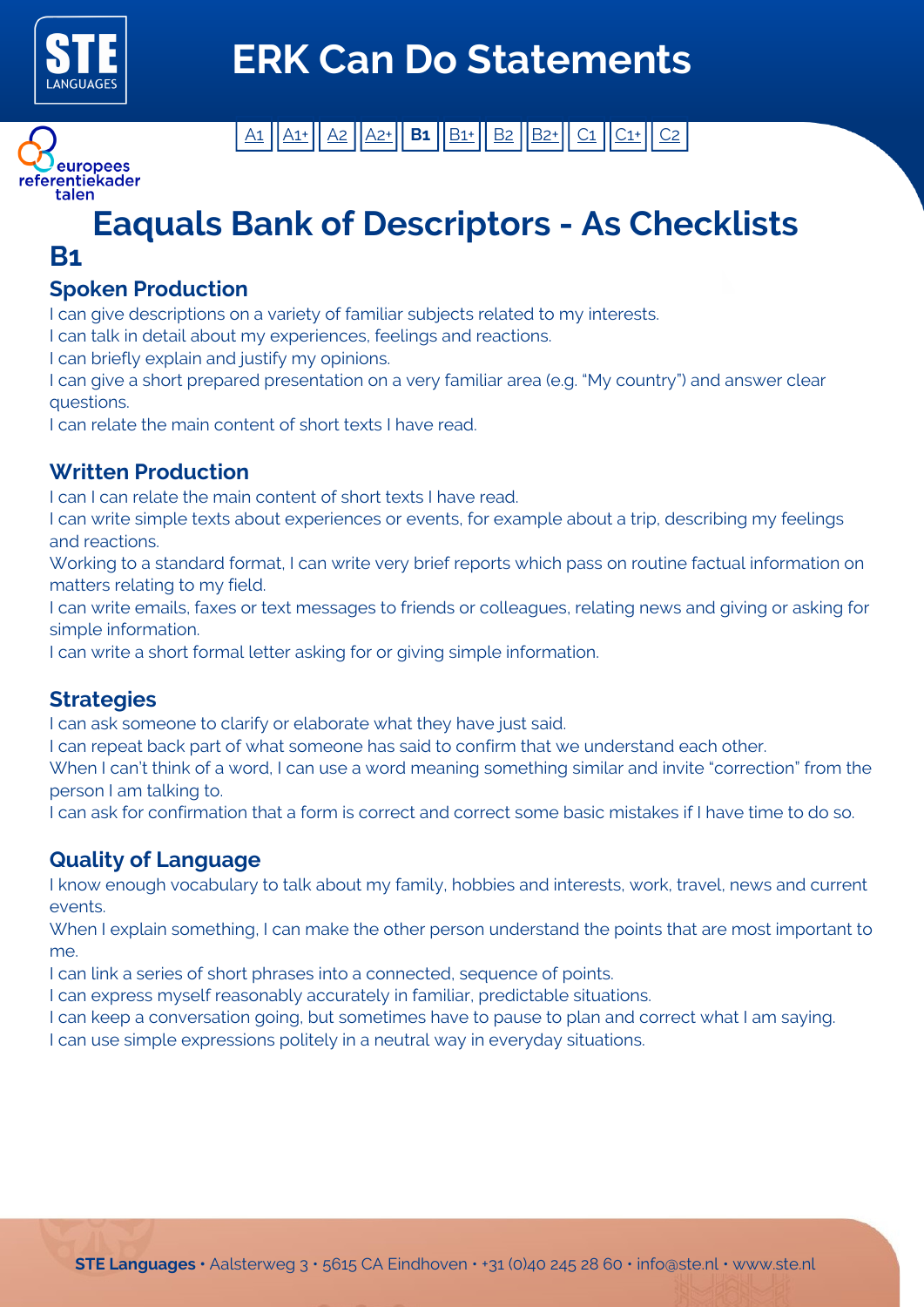<span id="page-11-0"></span>

<u>[A1](#page-1-0) || [A1+](#page-3-0) || [A2](#page-5-0) || [A2+](#page-7-0)|| [B1](#page-9-0)</u> || **B1+** || <u>[B2](#page-13-0) || [B2+](#page-15-0)|| [C1](#page-17-0) || [C1+](#page-19-0)|| [C2](#page-21-0)</u>

# europees<br>referentiekader talen

# **B1+ Eaquals Bank of Descriptors - As Checklists**

## **Listening**

I can understand straightforward information about everyday, study- or work-related topics, identifying both general messages and specific details, provided people speak clearly in a familiar accent. I can follow clear speech directed at me in everyday conversation, in an accent that is familiar to me. I can generally follow the main points of extended discussion around me, if people talk clearly. I can follow a lecture or talk within my own field, if the subject matter is familiar and the presentation clearly structured.

I can follow TV programmes on topics of personal interest when people speak clearly. I can understand information in announcements and other recorded, factual texts, if they are delivered in clear standard speech.

## **Reading**

I can understand the main points in straightforward texts on subjects of personal or professional interest. I can look quickly through simple, factual texts in magazines, brochures or on a website, and identify information that might be of practical use to me.

I can identify the main conclusions in texts which clearly argue a point of view.

I can understand clear instructions, for example for a game, for the use of medicines or for installing computer software.

I can read simplified versions of novels, plus stories with a clear structure, with little use of a dictionary. I can understand the main points in short, clear, formal letters relating to my personal and professional interests, provided I can use a dictionary.

#### **Spoken Interaction**

I can start a conversation on topics that are familiar or of personal interest and can help to keep it going by expressing and responding to suggestions, opinions, attitudes, advice, feelings, etc.

I can express my opinions on abstract topics like films and music, describe my reactions to them and ask other people what they think.

I can compare and contrast alternatives, discuss what to do, where to go, etc.

I can give practical instructions on how to do something, for example cooking, buying a ticket from a machine or using software.

I can explain why something is a problem.

I can make an effective complaint, for example in a shop or hotel.

I can have long telephone conversations with people I know personally.

I can make routine telephone calls, e.g. to make or cancel an order, booking or appointment.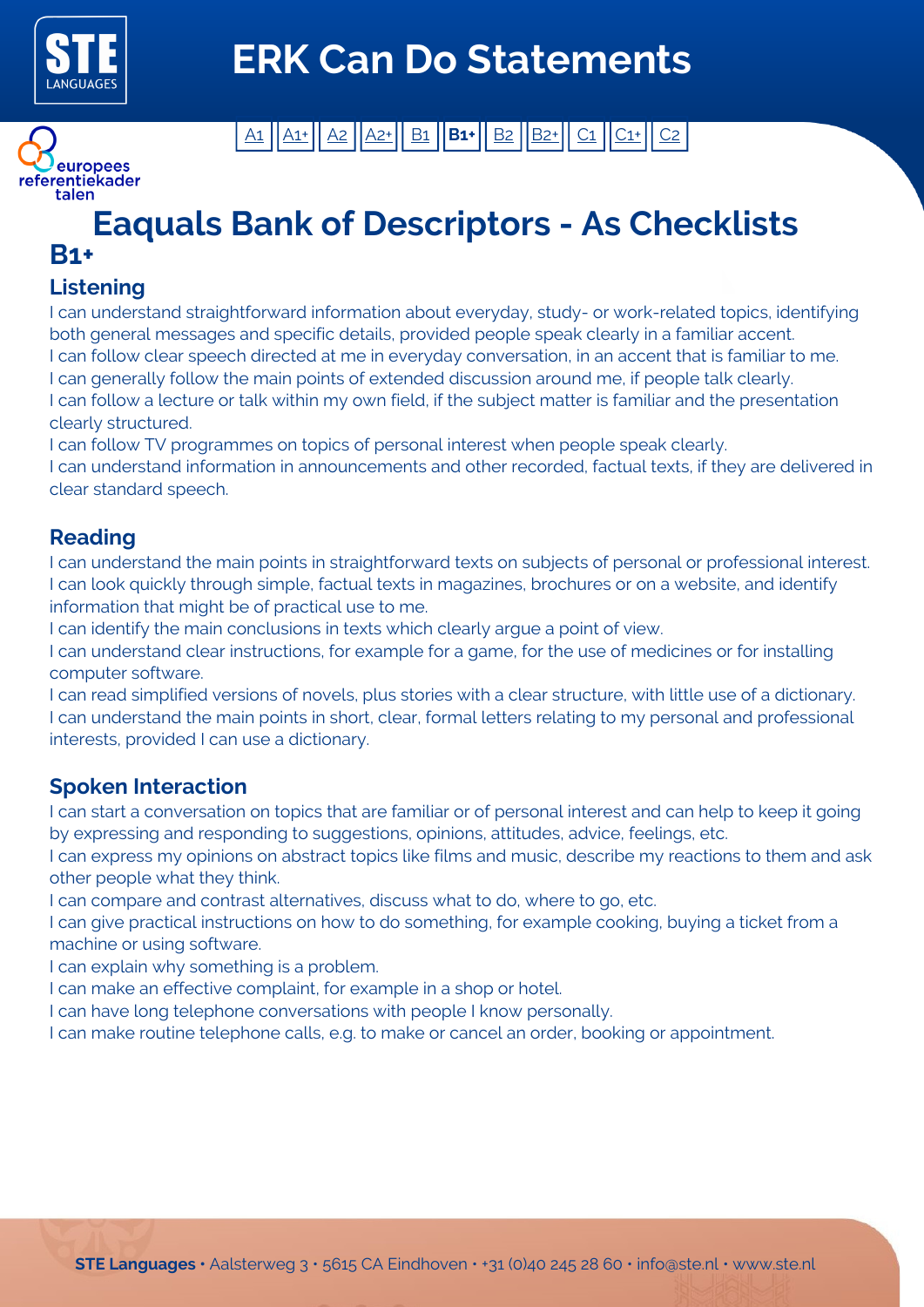





# **Eaquals Bank of Descriptors - As Checklists**

#### **B1+**

#### **Spoken Production**

I can describe an incident or an accident, making the main points clear.

I can express my feelings about something that I have experienced, and explain why I felt that way. I can develop an argument well enough to be followed without difficulty most of the time.

I can give a prepared presentation and answer clear questions.

I can summarise non-routine information on familiar subjects from various sources and present it to others.

#### **Written Production**

I can write about a variety of familiar subjects well enough for others to follow my story or argument. I can write a detailed description of an experience, dream or imaginary event, including my feelings and reactions.

I can write about familiar topics, comparing and contrasting different opinions.

I can write letters and emails describing my experiences and feelings.

I can write standard formal letters relating to my field, following a template.

#### **Strategies**

I can join in a discussion on a familiar topic, using a suitable phrase to do so.

I can sum up what has been said in order to help the discussion to move forward.

When I can't thing of a word, I can explain what I mean with another word (e.g. a big car for transport things = truck).

I can repeat what I said in a different way if people do not understand me.

I can often correct my mistakes when people help me to see I made a mistake.

#### **Quality of Language**

I have a sufficient range of language to describe unusual and predictable situations and to express my thoughts on abstract or cultural as well as everyday topics (such as music, films).

I can explain the main points relating to an idea, problem, or argument with reasonable precision. I can use connecting words to link sentences into a coherent sequence, though there may be some "jumps".

I can communicate with reasonable accuracy in familiar contexts, though with noticeable influences from my mother tongue.

I can express myself relatively easily when talking freely and keep the conversation going effectively without help, despite occasional pauses to plan and correct what I am saying.

I can use uncomplicated language to interact in a wide range of situations in a neutral way.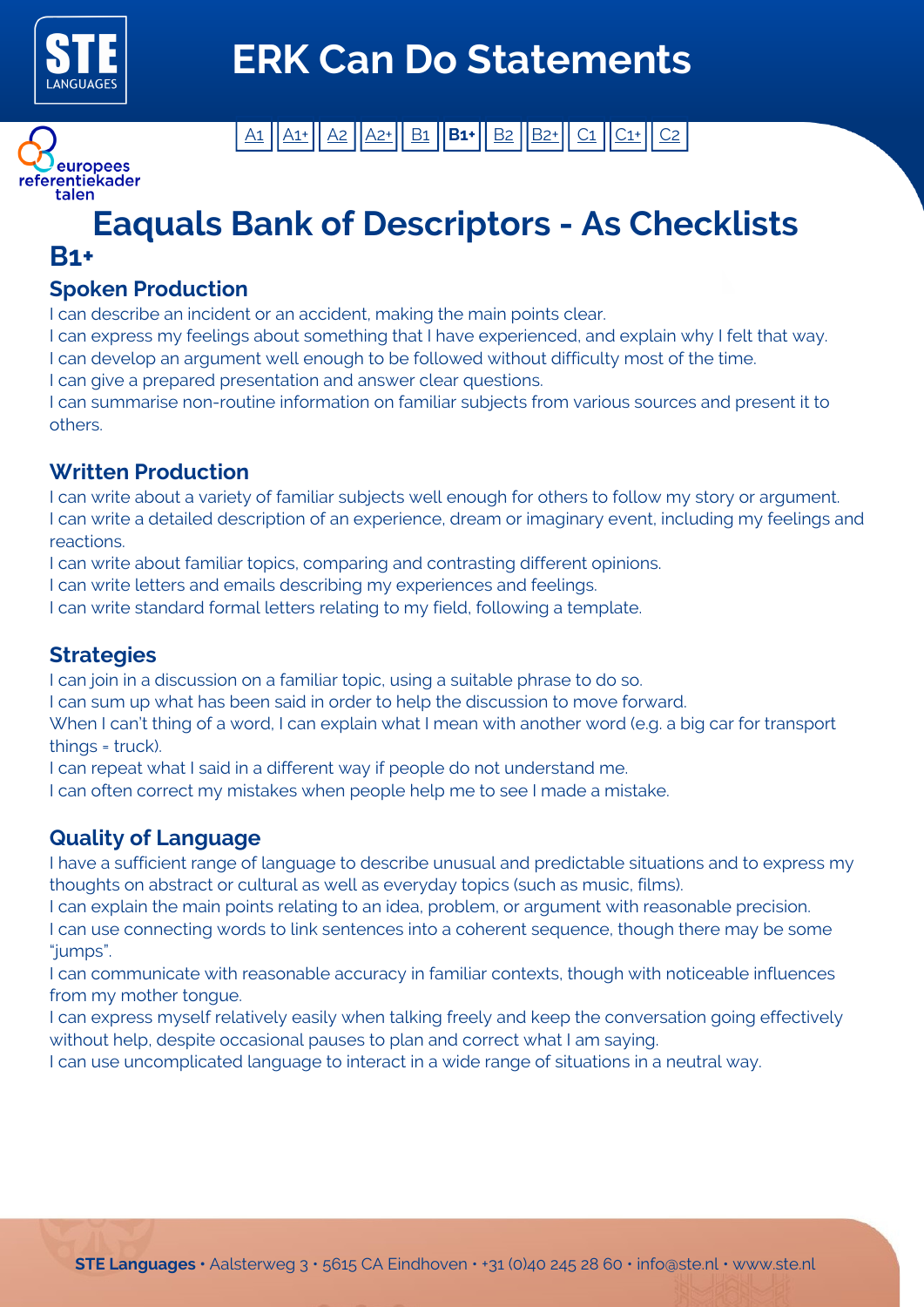<span id="page-13-0"></span>

<u>[A1](#page-1-0) || [A1+](#page-3-0) || [A2](#page-5-0) || [A2+](#page-7-0)|| [B1](#page-9-0) || [B1+](#page-11-0)|| **B2** || [B2+](#page-15-0)|| [C1](#page-17-0) || [C1+](#page-19-0)|| [C2](#page-21-0)</u>

europees eferentiekader talen

# **B2 Eaquals Bank of Descriptors - As Checklists**

#### **Listening**

I can understand the main ideas of complex speech on concrete and abstract topics delivered in a standard dialect, including technical discussions in my field of specialisation.

I can understand in detail what is said to me in standard spoken language.

I can with some effort catch much of what is said around me, but may find it difficult to understand a discussion between several

speakers who do not modify their language in any way.

I can follow the essentials of lectures, talks and reports and other forms of complex academic or professional presentation in my field.

I can follow TV drama and the majority of films in standard dialect.

I can understand TV news, current affairs, documentaries, interviews, talk shows, etc.

I can understand announcements and messages spoken in standard dialect at normal speed.

#### **Reading**

I can read with a large degree of independence, using dictionaries and other reference sources selectively when necessary.

I can rapidly grasp the content and the significance of news, articles and reports on topics connected with my interests or my job, and decide if a closer reading is worthwhile.

I can understand articles, reports and reviews in which the writers express specific points of view (e.g., political commentary, critiques of exhibitions, plays, films, etc).

I can understand lengthy instructions, for example in a user manual for a TV or digital camera, for installing software, as long as

I can reread difficult sections.

I can read short stories and novels written in a straightforward language and style, making use of a dictionary, if I am familiar with the story and/or the writer. I can understand the main points in formal and informal letters relating to my personal and professional interests, with occasional use of a dictionary.

#### **Spoken Interaction**

I can take an active part in conversation, expressing clearly my points of view, ideas or feelings naturally with effective turntaking.

I can evaluate advantages & disadvantages, and participate in reaching a decision in formal or informal discussion.

I can sustain my opinions in discussion by providing relevant explanations, arguments and comments. I can find out and pass on detailed information reliably, face-to-face and on the phone, asking follow up questions and getting clarification or elaboration when necessary.

I can make a complaint effectively, explaining the problem and demanding appropriate action.

I can use the telephone to find out detailed information, provided the other person speaks clearly, and ask follow up questions to check that I have understood a point fully.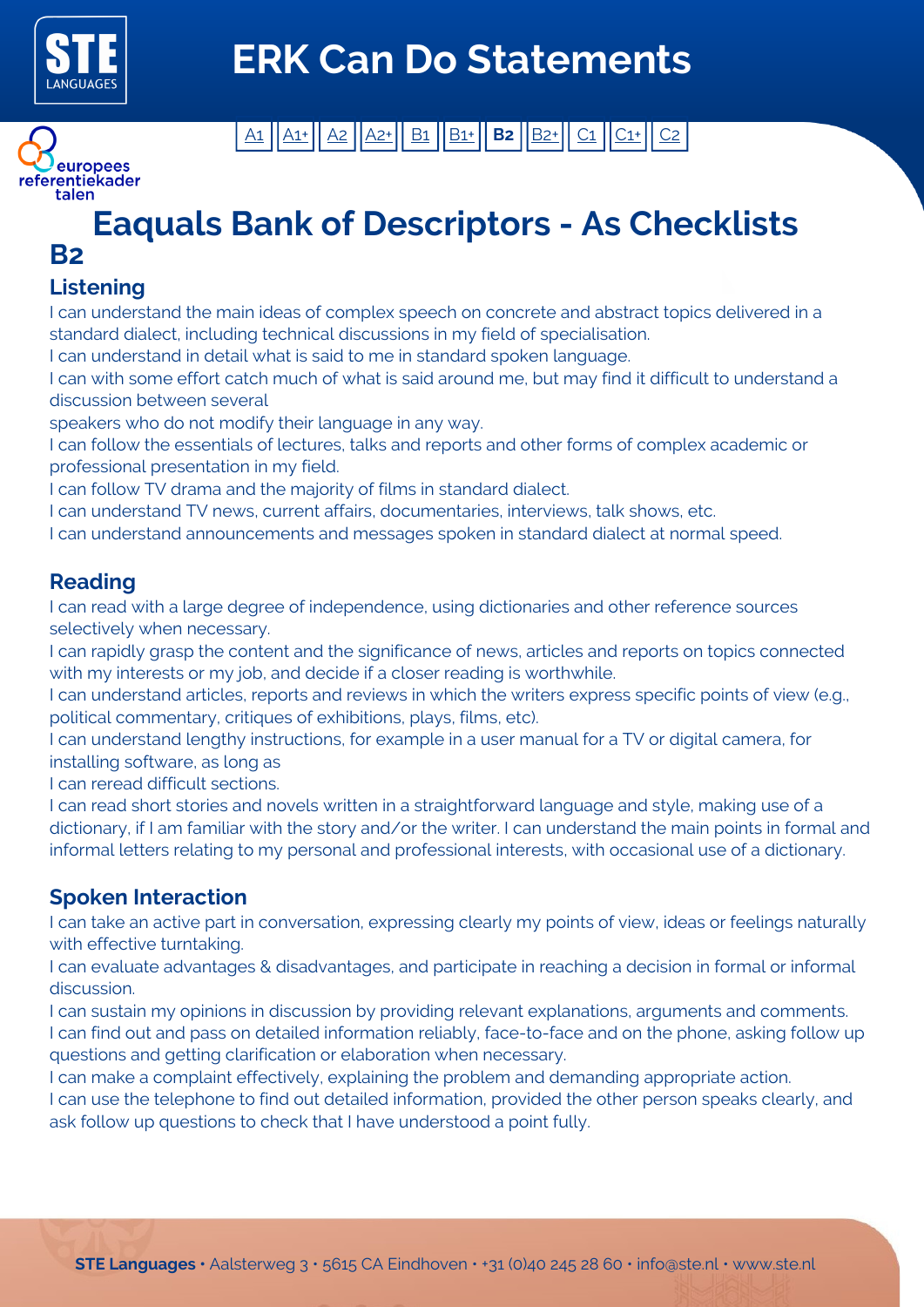

<u>[A1](#page-1-0) || [A1+](#page-3-0) || [A2](#page-5-0) || [A2+](#page-7-0)|| [B1](#page-9-0) || [B1+](#page-11-0)|| **B2** || [B2+](#page-15-0)|| [C1](#page-17-0) || [C1+](#page-19-0)|| [C2](#page-21-0)</u>

#### europees eferentiekader talen

# **B2 Eaquals Bank of Descriptors - As Checklists**

# **Spoken Production**

I can give clear, detailed descriptions on a wide range of subjects related to my fields of interest. I can develop a clear argument, linking my ideas logically and expanding and supporting my points with appropriate examples.

I can present a topical issue in a critical manner and weigh up the advantages and disadvantages of various options.

I can summarise information and arguments from a number of sources, such as articles or reports, discussions, interviews, presentations, etc. I can summarise orally the plot and sequence of events in a film or play.

# **Written Production**

I can write at length about topical issues, even though complex concepts may be oversimplified, and can correct many of my mistakes in the process.

I can write clear, detailed descriptions on a variety of subjects related to my field of interest I can write a paper giving reasons in support of or against a particular point of view and explaining the advantages and disadvantages of various options.

I can express news, views and feelings in correspondence, and respond to those of the other person. I can write standard formal letters requesting or communicating relevant information, following a template.

# **Strategies**

I can use standard phrases like "That's a difficult question to answer" to gain time and keep the turn while formulating what to say. I can help a discussion along on familiar ground confirming comprehension, inviting others in, etc.

I can generally cover gaps in vocabulary and structure with paraphrases.

I can generally correct slips and errors if I become aware of them or if they have led to misunderstandings. I can make a note of "favourite mistakes" and consciously monitor speech for them.

# **Quality of Language**

I have a sufficient range of vocabulary to vary formulation and avoid repetition when expressing myself on matters connected to my field and on most general topics.

I can explain the details of an event, idea or problem reliably.

I can link what I say or write into clear, well-organised text, though I may not always do this smoothly so there may be some "jumps." (New) I can communicate with reasonable accuracy and can correct mistakes if they have led to misunderstandings.

I can produce stretches of language with a fairly even tempo; although I can be hesitant as I search for expressions, there are few noticeably long pauses. I can sustain relationships with native speakers without unintentionally amusing or irritating them or requiring them to behave other than they would with a native speaker.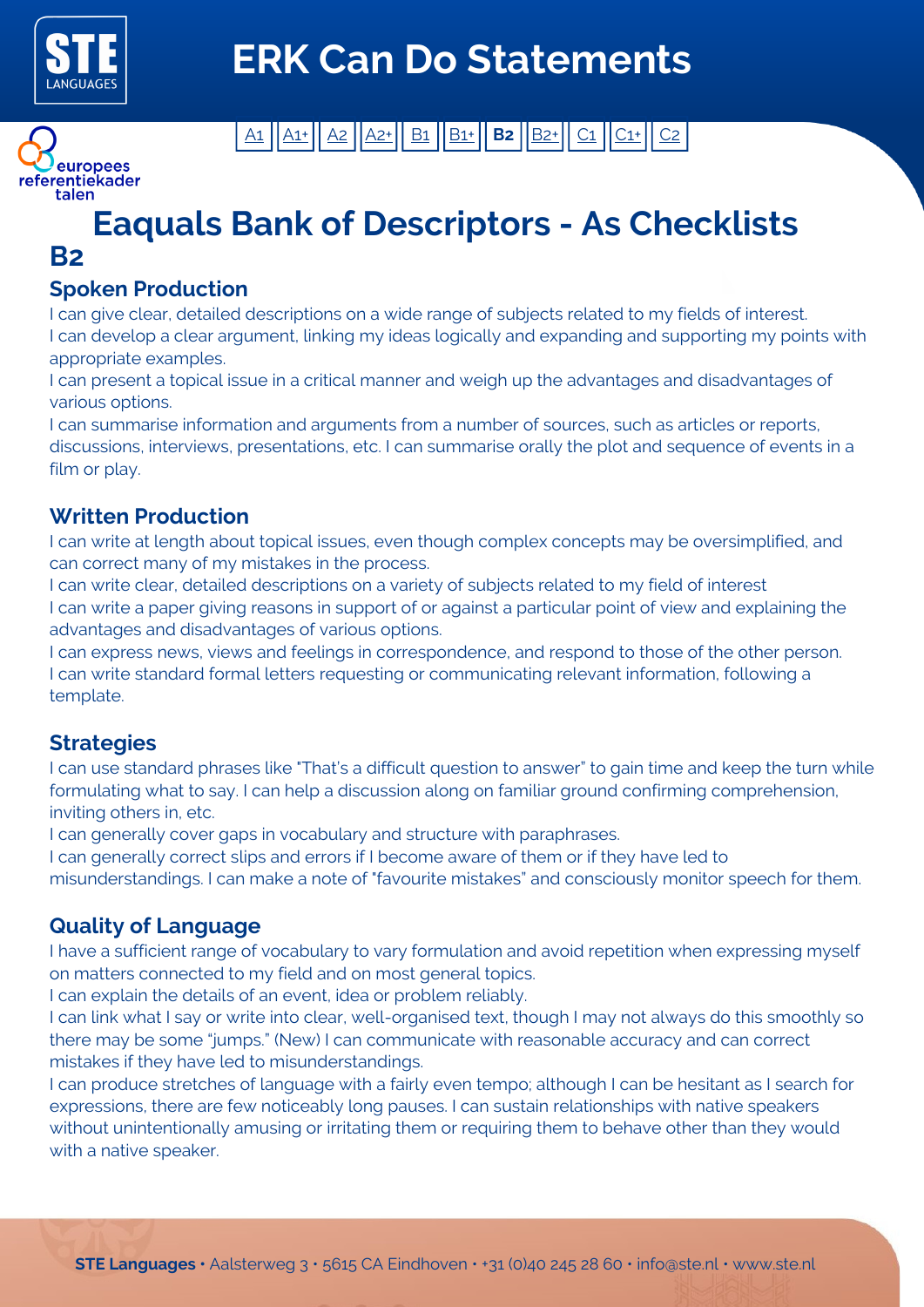<span id="page-15-0"></span>

<u>[A1](#page-1-0) || [A1+](#page-3-0) || [A2](#page-5-0) || [A2+](#page-7-0)|| [B1](#page-9-0) || [B1+](#page-11-0)|| [B2](#page-13-0) || **B2+**|| [C1](#page-17-0) || [C1+](#page-19-0)|| [C2](#page-21-0)</u>

europees eferentiekader talen

# **B2+ Eaquals Bank of Descriptors - As Checklists**

#### **Listening**

I can understand standard spoken language, live or broadcast, even in a noisy environment. I can understand in detail what is said to me in standard spoken language, even with an element of background noise.

I can keep up with an animated discussion between native speakers.

I can follow lectures and presentations in my field, even if the organisation and language are both complex.

I can understand in detail TV documentaries, interviews, talk shows, plays and films in standard language.

I can understand announcements, instructions, telephone messages etc. even when they are spoken fast, provided they are in standard dialect.

#### **Reading**

I have a broad active reading vocabulary, which means I can read with a large degree of independence, adapting style and speed of reading to different texts and purposes.

I can quickly scan through long and complex texts on topics of interest to locate relevant details.

I can understand in detail texts within my field of interest or speciality.

I can understand specialised articles outside my own field if I can occasionally check with a dictionary. I can understand lengthy, complex instructions, (e.g. for formal procedures in an academic, professional or health context) including details on conditions and warnings, as long as I can reread difficult sections. I can read novels and short stories with little use of a dictionary, after I have got used to the writer's style. I can understand correspondence relating to my personal and professional interests with occasional use of a dictionary.

#### **Spoken Interaction**

I can converse spontaneously without much sign of restricting what I say. I can reformulate ideas in different ways to ensure people understand exactly what I mean.

I can keep up with a discussion and express my ideas and opinions clearly, precisely and convincingly, even in formal meetings.

I can understand and exchange complex information and advice relating to fields with which I have some familiarity.

I can carry out an effective, fluent interview, departing spontaneously from prepared questions, following up and probing interesting replies.

I can help to negotiate a solution to a dispute, for example financial responsibility for damage in a rented flat.

I can use the telephone for a variety of purposes, including establishing contact with people I do not know, though I may need to ask for clarification if the accent is unfamiliar.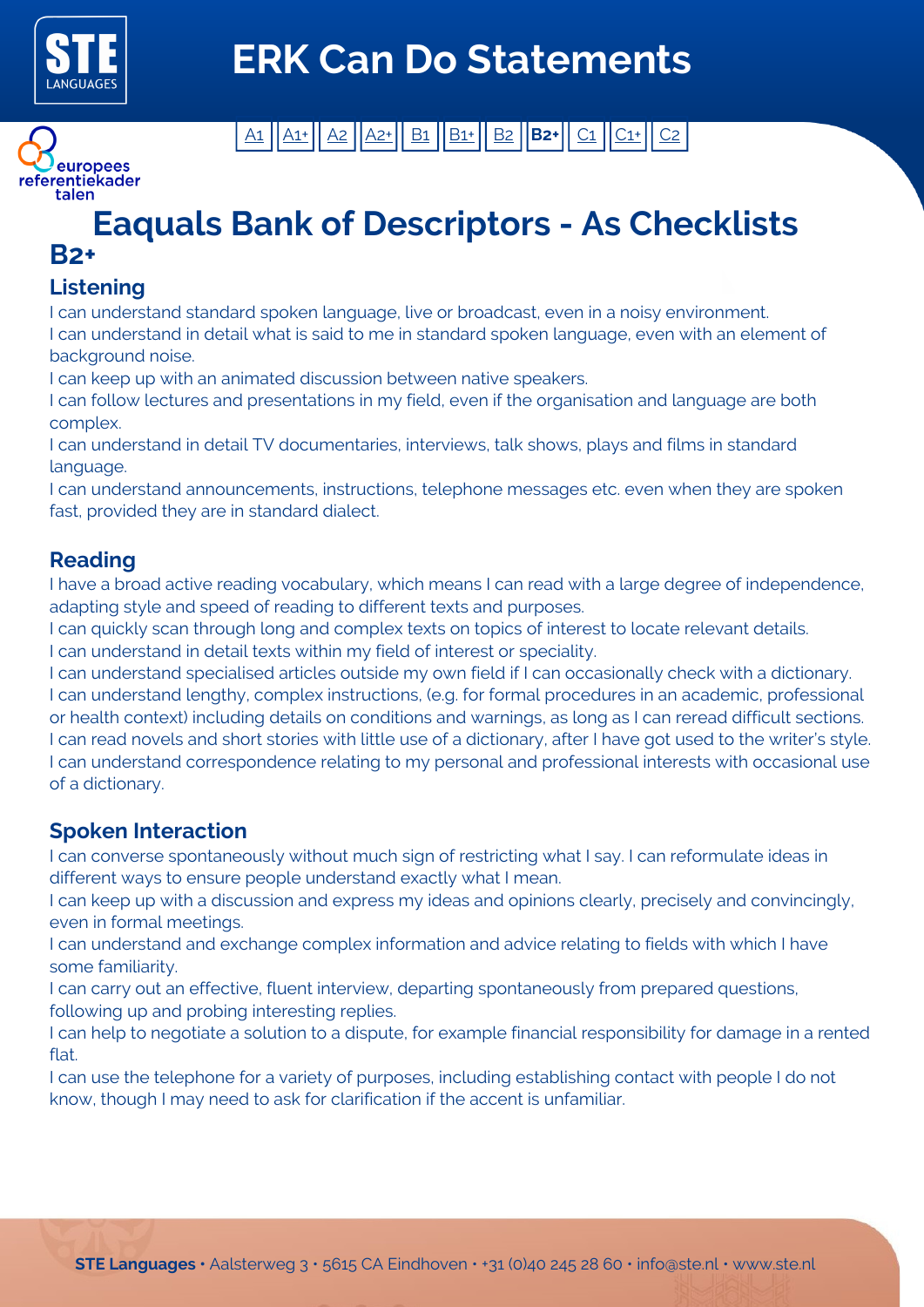

<u>[A1](#page-1-0) || [A1+](#page-3-0) || [A2](#page-5-0) || [A2+](#page-7-0)|| [B1](#page-9-0) || [B1+](#page-11-0)|| [B2](#page-13-0) || **B2+**|| [C1](#page-17-0) || [C1+](#page-19-0)|| [C2](#page-21-0)</u>

europees referentiekader talen

# **Eaquals Bank of Descriptors - As Checklists**

#### **B2+**

## **Spoken Production**

I can give clear, well-developed, detailed descriptions on a wide range of subjects related to my interests, expanding and supporting my ideas.

I can develop an argument systematically, highlighting significant points and including supporting detail where necessary.

I can give a clear, well-structured presentation, with highlighting of significant points and can answer questions about the content.

When giving a presentation, I can depart spontaneously from my prepared text and follow up interesting points raised by members of the audience I can summarise information and arguments from a variety of sources, highlighting significant points.

#### **Written Production**

I can use a range of language to express abstract ideas as well as topical subjects, correcting most of my mistakes in the process.

I can write clear, detailed descriptions of real or imaginary events and experiences.

I can write a paper developing my argument with appropriate highlighting of significant points and relevant supporting detail.

I can write letters conveying degrees of emotion and highlighting the personal significance of events and experiences and commenting on my correspondent's news and views.

#### **Strategies**

I can intervene appropriately in discussion, using a variety of expressions to do so. I can help the development of a discussion by giving feedback, follow up what people say and relating my contribution to theirs I can overcome gaps in vocabulary with paraphrase and alternative expression. I can monitor my speech and writing to correct slips and mistakes that I make.

#### **Quality of Language**

I can express myself clearly and without much sign of having to restrict what I want to say.

I can reformulate ideas in different ways to ensure people understand exactly what I mean.

I can focus my attention effectively on how I formulate things, in addition to expressing the message. I can use a variety of linking words efficiently to mark clearly the relationships between ideas. I can maintain good grammatical control. I may sometimes make mistakes but I can correct them

afterwards.

I can communicate fluently and spontaneously, even when talking at length about complex subjects. I can choose different ways of saying things, depending on the person I am talking to and the context concerned.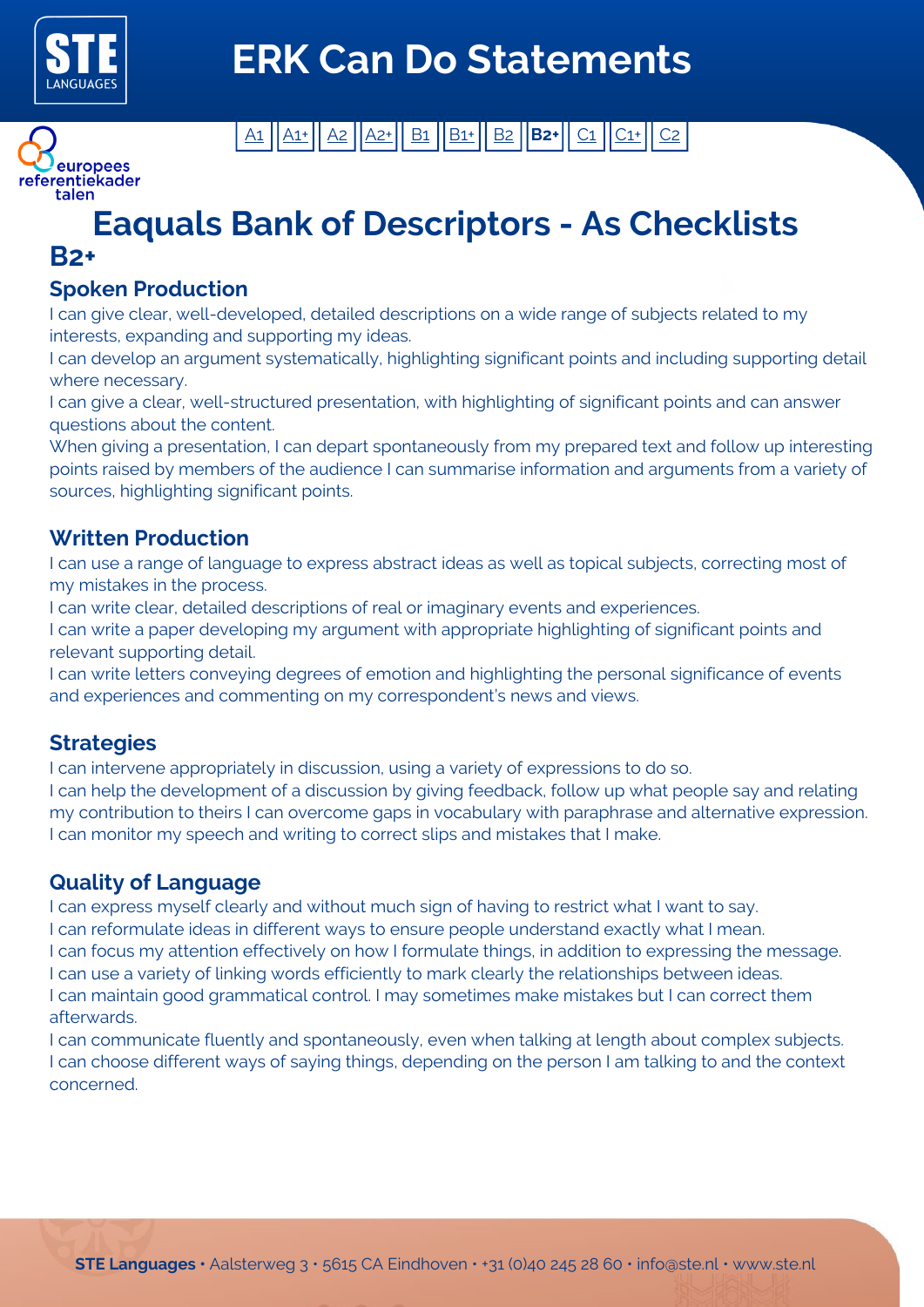<span id="page-17-0"></span>

<u>[A1](#page-1-0) || [A1+](#page-3-0) || [A2](#page-5-0) || [A2+](#page-7-0)|| [B1](#page-9-0) || [B1+](#page-11-0)|| [B2](#page-13-0) || [B2+](#page-15-0)|| C1 || [C1+](#page-19-0)|| [C2](#page-21-0)</u>

europees referentiekader talen

# **C1 Eaquals Bank of Descriptors - As Checklists**

## **Listening**

I can understand enough to follow extended speech on abstract and complex topics of academic or vocational relevance.

I can generally understand everybody I talk to, though I may need to confirm some details, especially if the accent is unfamiliar.

I can follow extended discussion even when it is not clearly structured and when relationships are only implied and not signalled explicitly. I can follow most lectures, discussions and debates both within and outside my field.

I can understand in detail an argument in a discussion programme.

I can understand complex technical information, such as instructions for operating equipment and specifications for products and services I know about.

#### **Reading**

I can understand in detail a wide range of lengthy, complex texts likely to be encountered in social, professional or academic life, though I may want time to reread them.

I can scan relatively quickly through books and articles within my field of interests and assess their relevance to my needs.

I can understand complex texts where stated opinions and implied points of view are discussed. I can understand lengthy, complex manuals, instructions, regulations and contracts in my field.

I can read extensively, for example enjoying novels without consulting a dictionary unless I want to note precise meaning, usage or pronunciation. I can understand formal letters connected or unconnected to my field if I can occasionally check with a dictionary.

#### **Spoken Interaction**

I can express myself fluently and appropriately, adopting a level of formality appropriate to the circumstances and my relationship to the person I am talking to.

I can keep up with animated discussions on abstract and complex topics with a number of speakers and can participate effectively even when people start talking simultaneously.

I can understand and exchange complex, detailed information on topics with which I am not personally familiar, pinpointing key areas where further explanation or clarification is needed.

I can use the telephone for a variety of purposes, including solving problems and misunderstandings though I may need to ask for clarification if the accent is unfamiliar.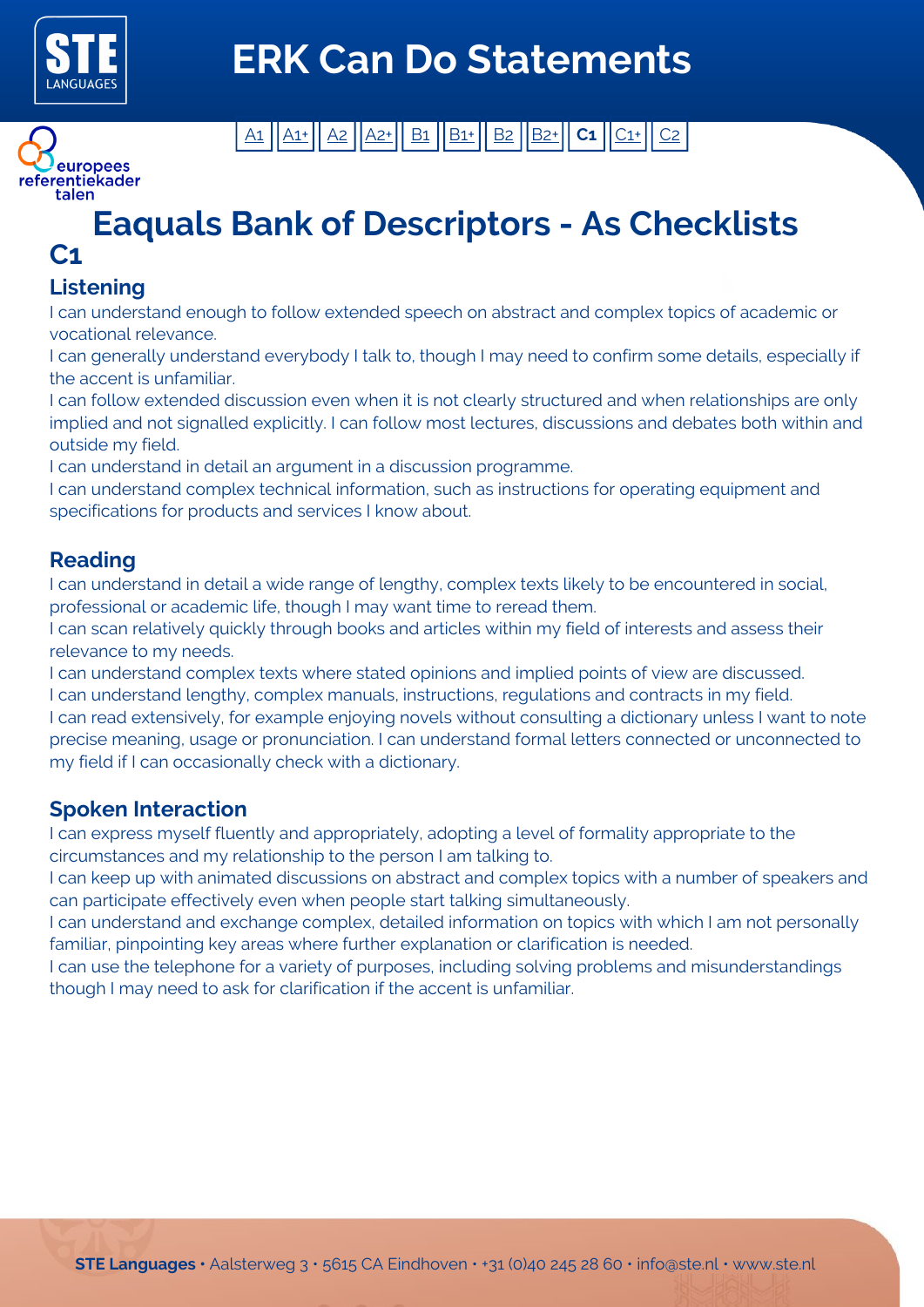

<u>[A1](#page-1-0) || [A1+](#page-3-0) || [A2](#page-5-0) || [A2+](#page-7-0)|| [B1](#page-9-0) || [B1+](#page-11-0)|| [B2](#page-13-0) || [B2+](#page-15-0)|| **C1** || [C1+](#page-19-0)|| [C2](#page-21-0)</u>

#### europees eferentiekader talen

# **Eaquals Bank of Descriptors - As Checklists**

# **C1**

# **Spoken Production**

I can give clear, well-structured descriptions of complex subjects.

I can develop an argument systematically in well-structured speech, highlighting significant points, and concluding appropriately.

I can give a clear, well-structured presentation on a complex subject in my field, expanding and supporting points of view with appropriate reasons and examples.

I can put together information from different sources and relate it in a coherent summary. I can summarise orally long, demanding texts.

## **Written Production**

I can write clear, well-structured texts on complex topics in an appropriate style with good grammatical control.

I can write clear, detailed, well- developed short stories and descriptions of personal experiences. I can present points of view in a paper, developing an argument, highlighting the most important points, and supporting my reasoning with examples.

I can express myself clearly and appropriately in personal correspondence, describing experiences, feelings and reactions in depth.

# **Strategies**

I can select from a readily available range of expressions to preface my remarks appropriately and to follow up what other people say. (New) I do not have to restrict what I want say at all; if I can't find one expression I can substitute with another.

I can monitor my speech and writing to repair slips and improve formulation.

# **Quality of Language**

I have a good command of a broad vocabulary. I do sometimes have to search for expressions but can then find alternatives to express what I want to say.

I can formulate statements in a very precise manner in order to indicate my degree of agreement, certainty, concern, satisfaction, etc. I can produce clear, well-structured speech and writing, linking my ideas into coherent text.

I maintain a high degree of grammatical control in speech and writing.

I can express myself fluently and spontaneously, except occasionally, when speaking about a conceptually difficult subject. I can use language flexibly and appropriately, adjusting my expression depending who I am talking or writing to.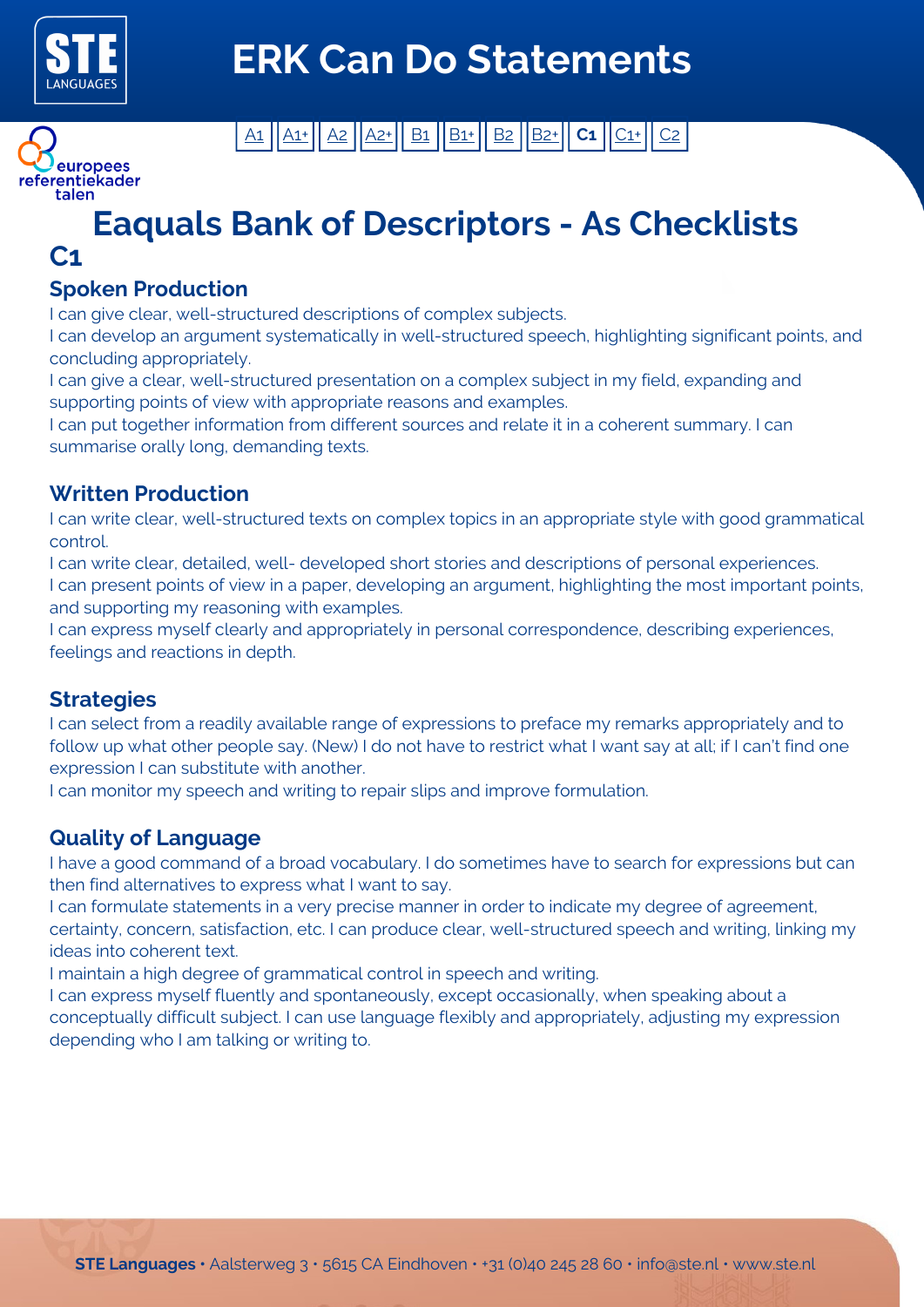<span id="page-19-0"></span>

<u>[A1](#page-1-0) || [A1+](#page-3-0) || [A2](#page-5-0) || [A2+](#page-7-0)|| [B1](#page-9-0) || [B1+](#page-11-0)|| [B2](#page-13-0) || [B2+](#page-15-0)|| [C1](#page-17-0)</u> || **C1+** || <u>[C2](#page-21-0)</u>

#### europees referentiekader talen

# **C1+ Eaquals Bank of Descriptors - As Checklists**

# **Listening**

I can understand a wide range of idiomatic expressions and colloquialisms, appreciating shifts in style and register.

I can understand everybody I talk to, given the opportunity to occasionally confirm something, especially if the accent or dialect is non-standard and unfamiliar.

I can easily follow complex interactions in group discussion and debate, even on abstract and unfamiliar topics.

I can follow lectures, presentations and demonstrations with relative ease, making decisions about what to note down and what to omit as the lecture proceeds and ask detailed questions.

I can without too much effort follow films which contain a large amount of slang and a wide range of idioms.

## **Reading**

I can understand in detail lengthy, complex texts, whether or not they relate to my area of speciality. I can scan quickly through a variety of sources both within and outside my field and assess their relevance to my needs.

I can understand complex reports, analyses and commentaries in which opinions, viewpoints and connections are discussed, recognizing contradictions, inconsistencies, or illogical arguments. I can understand complex manuals, regulations and contracts even within unfamiliar fields if I can reread difficult sections. I can appreciate shifts of tone and style in contemporary literary texts and recognise their significance. I can understand any formal or informal correspondence.

#### **Spoken Interaction**

I can participate easily and appropriately in conversation.

I have a good understanding of humour, irony and implicit cultural references.

I can easily keep up with and contribute to an extended debate on abstract and complex topics, even when these are unfamiliar to me and when people start talking simultaneously.

I can formulate a convincing argument and respond to questions, comments and complex counter arguments fluently, spontaneously and appropriately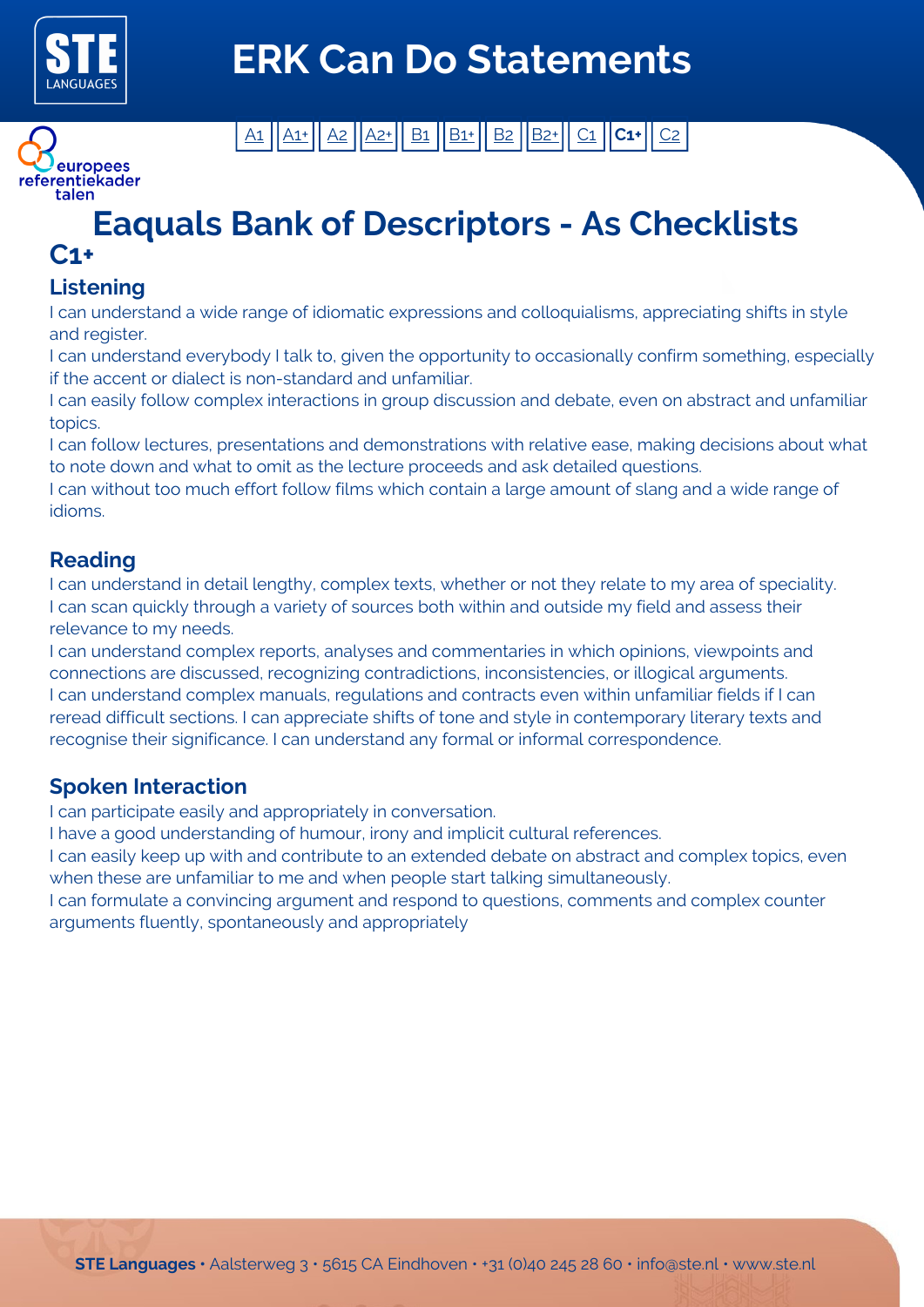

<u>[A1](#page-1-0) || [A1+](#page-3-0) || [A2](#page-5-0) || [A2+](#page-7-0)|| [B1](#page-9-0) || [B1+](#page-11-0)|| [B2](#page-13-0) || [B2+](#page-15-0)|| [C1](#page-17-0)</u> || **C1+** || <u>[C2](#page-21-0)</u>



# **Eaquals Bank of Descriptors - As Checklists**

# **C1+**

## **Spoken Production**

I can give an elaborate description or account of an experience or topic of relevance, integrating themes, developing particular points and concluding appropriately.

I can confidently put forward a systematically developed argument, taking account of the audience's perspective, evaluating areas of ambiguity and selecting appropriate supporting examples.

I can give a clear, well-structured presentation of a complex subject, expanding and supporting points of view with reasons and relevant examples.

I can confidently handle detailed questions and spontaneously follow up points raised by members of the audience.

I can summarise orally information from different sources, selecting the most salient and relevant ideas, and reconstructing arguments in a coherent presentation.

#### **Written Production**

I can write well-structured texts which show a high degree of grammatical correctness and vary my vocabulary and style according to the addressee, the kind of text and the topic.

I can write clear, detailed, well- developed descriptions and imaginative texts in an assured, personal, natural style appropriate to the reader in mind.

I can write papers on complex topics, developing an argument systematically by highlighting the main issues and supporting points with relevant examples and details and rounding off with an appropriate conclusion.

I can express myself with clarity and precision in correspondence.

#### **Strategies**

I can use fluently a variety of appropriate expressions to introduce my remarks in order to get the floor, or to gain time and keep the floor while thinking. I can relate my contribution skilfully to those of other speakers.

I can quickly substitute an equivalent term for a word I can't recall.

I can monitor what I say or write, finding more precise and more sophisticated ways of expressing what I want to.

# **Quality of Language**

I have a good command of a broad vocabulary, including collocations and idiomatic expressions; I can overcome gaps in my vocabulary with alternatives.

I can reformulate ideas differently in order to ensure that people understand exactly what I mean, eliminating the possibility of misunderstandings.

I can produce clear, well-structured speech and writing, showing control over ways of developing what I want to say in order to link my ideas into smoothlyflowing, coherent text.

I can consistently maintain a high degree of grammatical accuracy; errors are rare and difficult to spot. I can express myself fluently and spontaneously, almost effortlessly. Only a conceptually difficult subject can hinder a natural, smooth flow of language. I can use language flexibly and effectively for social purposes, including emotional, allusive and joking usage.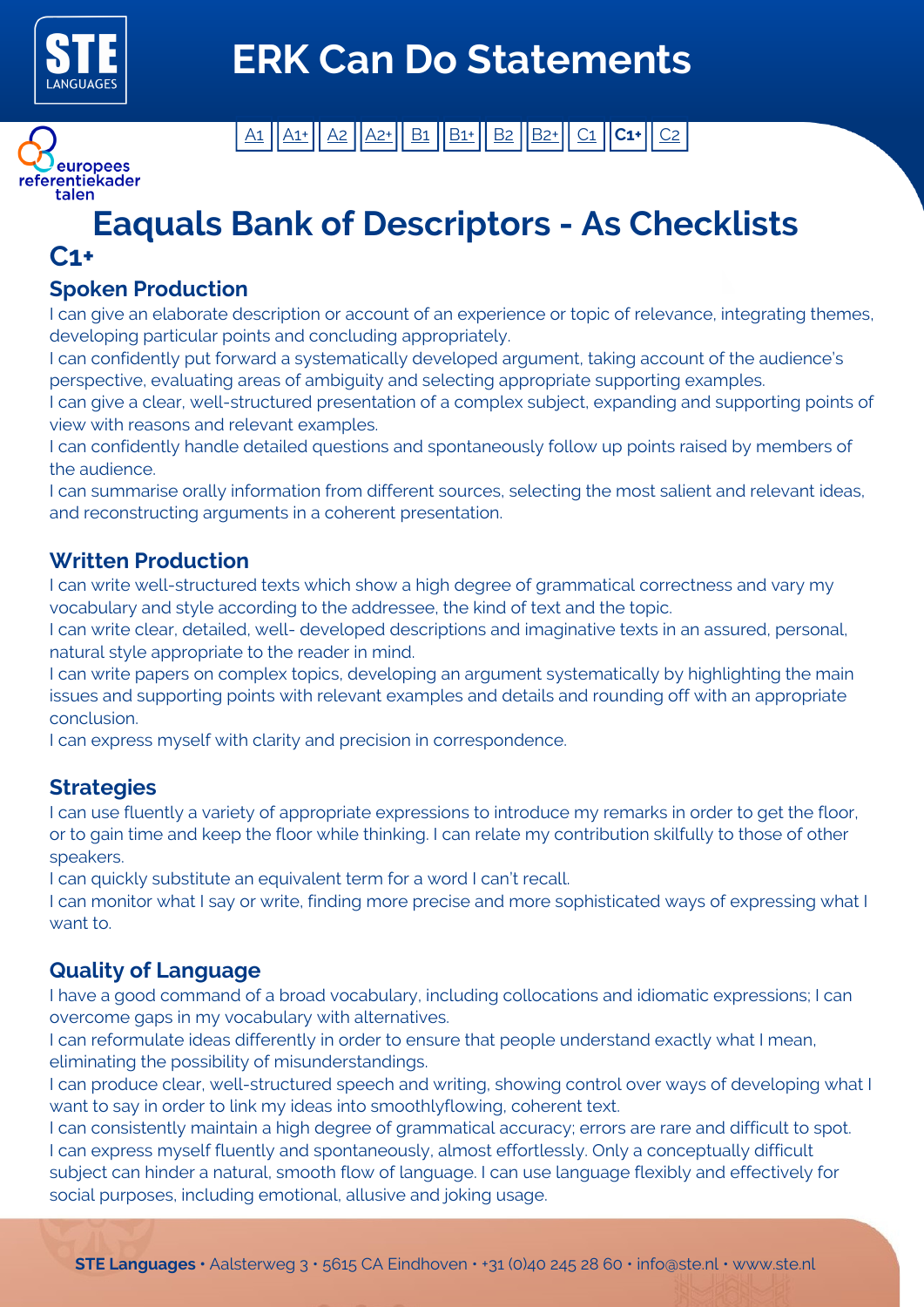<span id="page-21-0"></span>

<u>[A1](#page-1-0) || [A1+](#page-3-0) || [A2](#page-5-0) || [A2+](#page-7-0)|| [B1](#page-9-0) || [B1+](#page-11-0)|| [B2](#page-13-0) || [B2+](#page-15-0)|| [C1](#page-17-0) || [C1+](#page-19-0)|| C2</u>

#### europees referentiekader talen

# **C2 Eaquals Bank of Descriptors - As Checklists**

## **Listening**

I can understand any kind of spoken language, whether live or broadcast, delivered at fast speed, even in a noisy environment.

I can appreciate irony and sarcasm and draw appropriate conclusions about their use.

I can understand any interlocutor, given an opportunity to adjust to a non-standard accent or dialect. I can fully appreciate the sociocultural implications of language used by other speakers and can react accordingly.

I can follow debates, discussions, specialised lectures and presentations that contain a high degree of colloquial expressions, regional usage, or unfamiliar terminology.

I can fully appreciate films, plays, TV and the radio, including humour, nuance, and implied meaning. I can extract necessary information from poor quality, audibly distorted public announcements or instructions, e.g. in a station with a train going past, in a sports stadium, etc.

## **Reading**

I can understand any kind of text including those written in a very colloquial style and containing many idiomatic expressions or slang.

I can scan quickly through complex tests from a variety of genres, including unfamiliar ones; I can read several texts in parallel to integrate information from them.

I can understand texts (for example newspaper columns and satirical glosses) in which much is said in an indirect and ambiguous way and which contain hidden value judgements.

I can understand complex reports, manuals and contracts, including finer shades of meaning and differentiation, plus issues that are implied rather than stated.

I can understand and interpret critically classical as well as contemporary literary texts in different genres. [New] I can easily understand any formal correspondence, including on specialized or legal matters.

#### **Spoken Interaction**

I can converse comfortably, appropriately and without limitations in casual conversation, at social events and in more formal discussions and debates.

I can employ irony and understatement in an appropriate manner.

I can easily keep up with extended debate, even when this is highly idiomatic. I can contribute to formal discussion of complex issues articulately and persuasively.

When arguing for or against a case, I can convey finer shades of meaning precisely in order to give emphasis differentiate and eliminate ambiguity.